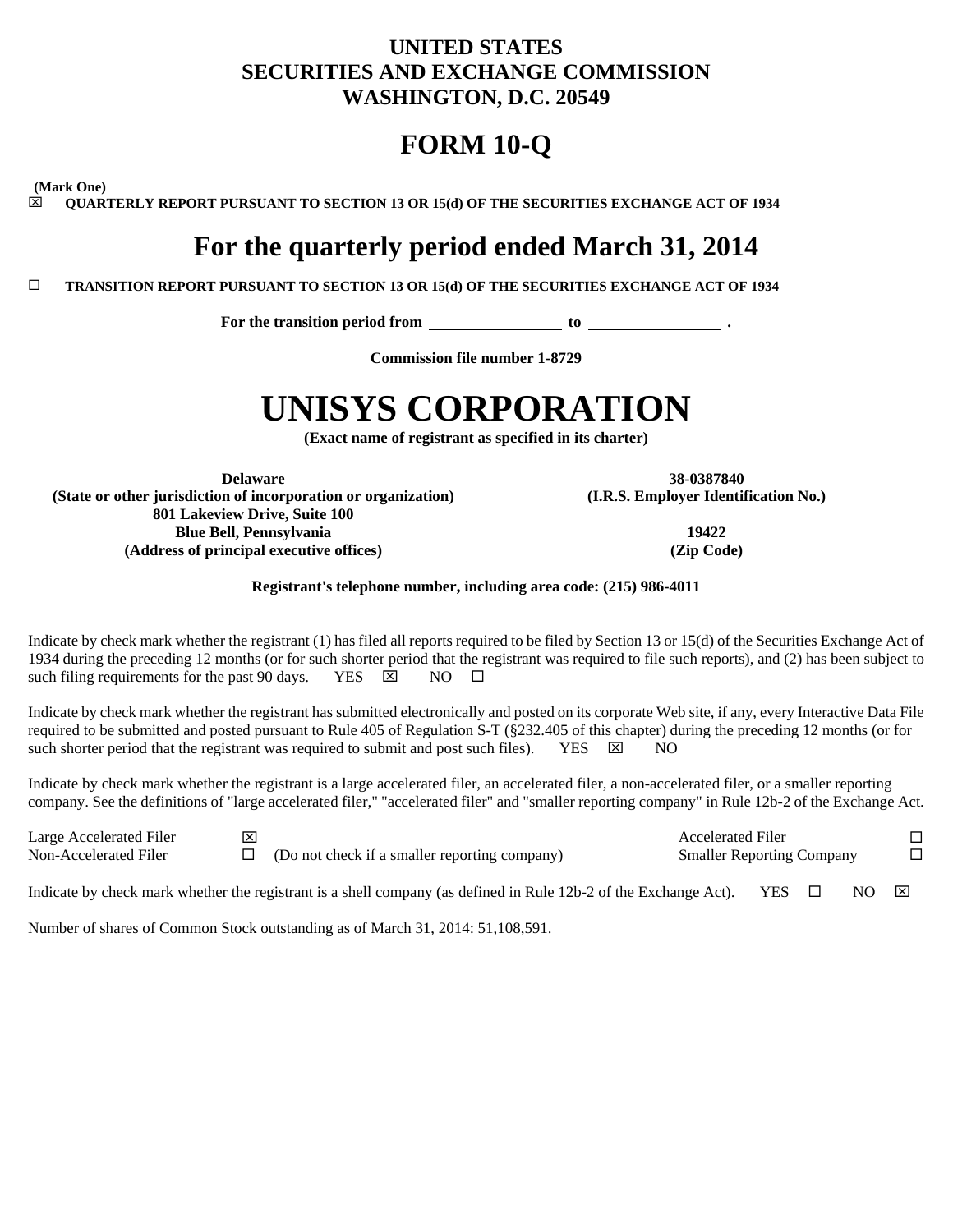#### Part I - FINANCIAL INFORMATION

#### Item 1. Financial Statements.

## UNISYS CORPORATION CONSOLIDATED BALANCE SHEETS (Unaudited)

|                                                         | (Millions) |                   |                      |
|---------------------------------------------------------|------------|-------------------|----------------------|
|                                                         |            | March 31,<br>2014 | December 31,<br>2013 |
| <b>Assets</b>                                           |            |                   |                      |
| <b>Current assets</b>                                   |            |                   |                      |
| Cash and cash equivalents                               |            | \$<br>613.8 \$    | 639.8                |
| Accounts and notes receivable, net                      |            | 564.9             | 683.1                |
| Inventories:                                            |            |                   |                      |
| Parts and finished equipment                            |            | 29.2              | 32.8                 |
| Work in process and materials                           |            | 23.0              | 22.3                 |
| Deferred income taxes                                   |            | 19.1              | 24.1                 |
| Prepaid expenses and other current assets               |            | 139.4             | 138.7                |
| Total                                                   |            | 1,389.4           | 1,540.8              |
| <b>Properties</b>                                       |            | 1,117.3           | 1,095.5              |
| Less-Accumulated depreciation and amortization          |            | 939.6             | 920.8                |
| Properties, net                                         |            | 177.7             | 174.7                |
| Outsourcing assets, net                                 |            | 110.8             | 115.5                |
| Marketable software, net                                |            | 135.1             | 129.1                |
| Prepaid postretirement assets                           |            | 106.5             | 83.7                 |
| Deferred income taxes                                   |            | 125.7             | 112.3                |
| Goodwill                                                |            | 189.7             | 188.7                |
| Other long-term assets                                  |            | 164.3             | 165.2                |
| Total                                                   |            | 2,399.2           | 2,510.0              |
| <b>Liabilities and deficit</b>                          |            |                   |                      |
| <b>Current liabilities</b>                              |            |                   |                      |
| Accounts payable                                        |            | \$<br>$221.4$ \$  | 246.7                |
| Deferred revenue                                        |            | 407.2             | 402.4                |
| Other accrued liabilities                               |            | 339.4             | 375.7                |
|                                                         |            |                   |                      |
| Total                                                   |            | 968.0             | 1,024.8              |
| Long-term debt                                          |            | 210.0             | 210.0                |
| Long-term postretirement liabilities                    |            | 1,648.1           | 1,697.2              |
| Long-term deferred revenue                              |            | 119.7             | 122.7                |
| Other long-term liabilities                             |            | 113.0             | 119.2                |
| Commitments and contingencies                           |            |                   |                      |
| Deficit                                                 |            |                   |                      |
| 6.25% mandatory convertible preferred stock             |            |                   | 249.7                |
| Common stock, shares issued:                            |            |                   |                      |
| 2014; 52.3, 2013; 45.1                                  |            | $.5\,$            | $\mathcal{A}$        |
| Accumulated deficit                                     |            | (1,833.3)         | (1,782.5)            |
| Treasury stock, shares at cost:                         |            |                   |                      |
| 2014; 1.2, 2013; 1.1                                    |            | (64.5)            | (62.4)               |
| Paid-in capital<br>Accumulated other comprehensive loss |            | 4,482.4           | 4,227.7              |
|                                                         |            | (3, 286.9)        | (3,333.4)            |
| Total Unisys stockholders' deficit                      |            | (701.8)           | (700.5)              |
| Noncontrolling interests                                |            | 42.2              | 36.6                 |
| <b>Total deficit</b>                                    |            | (659.6)           | (663.9)              |
| Total                                                   |            | \$<br>2,399.2     | \$<br>2,510.0        |
|                                                         |            |                   |                      |

See notes to consolidated financial statements.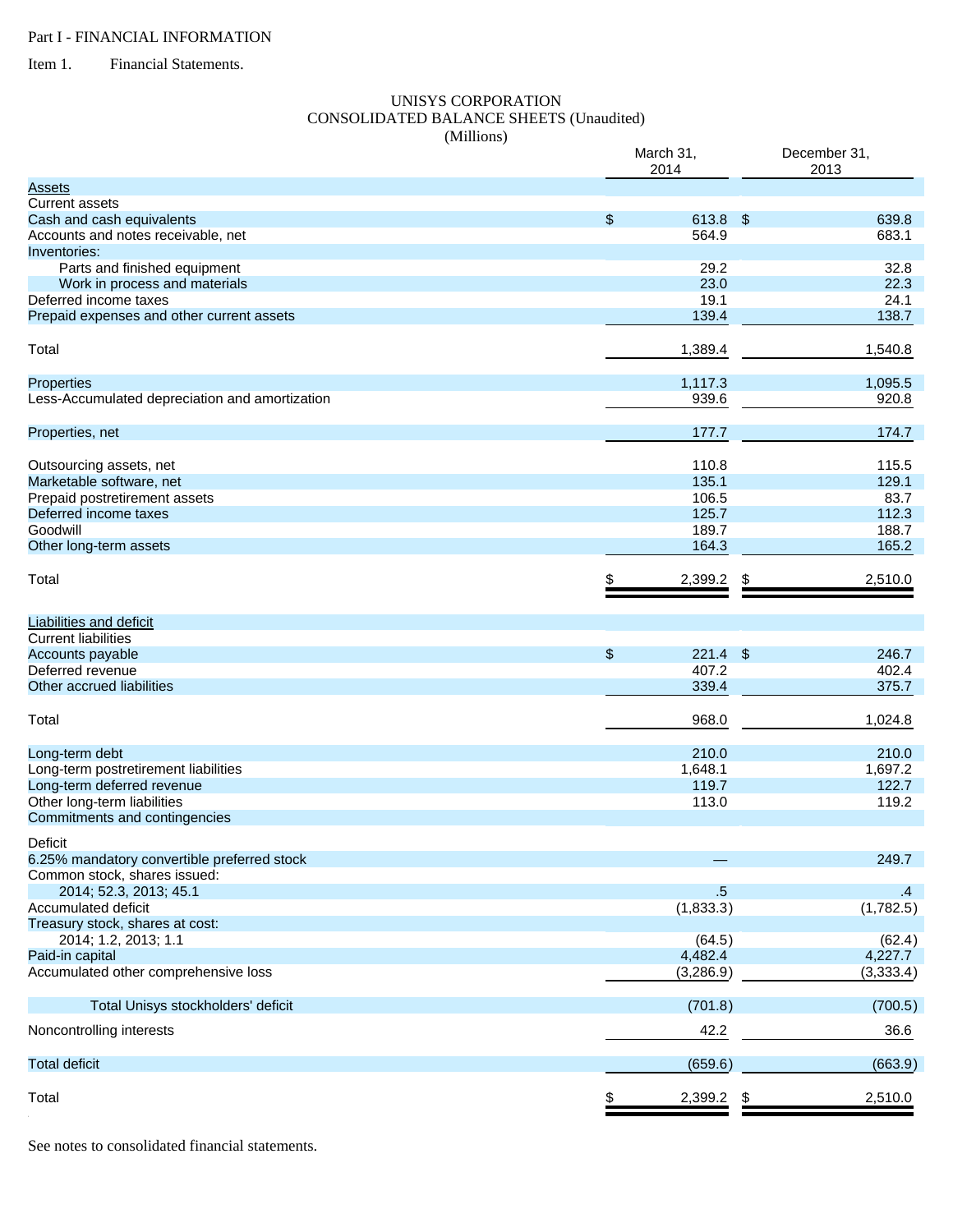#### UNISYS CORPORATION CONSOLIDATED STATEMENTS OF INCOME (Unaudited) (Millions, except per share data)

|                                                                              | Three Months Ended March 31 |               |               |  |  |
|------------------------------------------------------------------------------|-----------------------------|---------------|---------------|--|--|
|                                                                              |                             | 2014          | 2013          |  |  |
| Revenue                                                                      |                             |               |               |  |  |
| Services                                                                     | \$                          | \$<br>690.9   | 723.0         |  |  |
| Technology                                                                   |                             | 70.8          | 86.9          |  |  |
|                                                                              |                             | 761.7         | 809.9         |  |  |
| Costs and expenses                                                           |                             |               |               |  |  |
| Cost of revenue:                                                             |                             |               |               |  |  |
| <b>Services</b>                                                              |                             | 592.2         | 602.8         |  |  |
| Technology                                                                   |                             | 36.5          | 46.3          |  |  |
|                                                                              |                             | 628.7         | 649.1         |  |  |
| Selling, general and administrative                                          |                             | 138.5         | 142.2         |  |  |
| Research and development                                                     |                             | 14.4          | 17.0          |  |  |
|                                                                              |                             | 781.6         | 808.3         |  |  |
| Operating profit (loss)                                                      |                             | (19.9)        | 1.6           |  |  |
| Interest expense                                                             |                             | 2.0           | 2.7           |  |  |
| Other income (expense), net                                                  |                             | (9.8)         | (4.9)         |  |  |
| Loss before income taxes                                                     |                             | (31.7)        | (6.0)         |  |  |
| Provision for income taxes                                                   |                             | 16.0          | 21.4          |  |  |
|                                                                              |                             |               |               |  |  |
| Consolidated net loss<br>Net income attributable to noncontrolling interests |                             | (47.7)<br>3.1 | (27.4)<br>2.5 |  |  |
| Net loss attributable to Unisys Corporation                                  |                             | (50.8)        | (29.9)        |  |  |
|                                                                              |                             |               |               |  |  |
| Preferred stock dividend                                                     |                             | 2.7           | 4.0           |  |  |
| Net loss attributable to Unisys Corporation common shareholders              |                             | (53.5)        | (33.9)        |  |  |
| Loss per common share attributable to Unisys Corporation                     |                             |               |               |  |  |
| <b>Basic</b>                                                                 | \$                          | (1.15)<br>\$  | (.77)         |  |  |
|                                                                              |                             |               |               |  |  |
| <b>Diluted</b>                                                               | \$                          | (1.15)<br>\$  | (.77)         |  |  |
|                                                                              |                             |               |               |  |  |

See notes to consolidated financial statements.

#### UNISYS CORPORATION CONSOLIDATED STATEMENTS OF COMPREHENSIVE INCOME (Unaudited) (Millions)

 Three Months Ended March 31 2014 **2013** Consolidated net loss (27.4)  $(47.7)$  \$ (27.4) Other comprehensive income Foreign currency translation (24.9) Toreign currency translation (24.9) and  $\frac{14.9}{20.8}$  Foreign currency translation (24.9) To estretirement adjustments, net of tax of \$(.7) in 2014 and \$(11.6) in 2013 32.6 32.6 90.8 Postretirement adjustments, net of tax of \$(.7) in 2014 and \$(11.6) in 2013 Total other comprehensive income 65.9 65.9 Comprehensive income (loss) 38.5<br>Less comprehensive income attributable to noncontrolling interests (4.1) (2.3 Less comprehensive income attributable to noncontrolling interests (4.1) (2.3) Comprehensive income (loss) attributable to Unisys Corporation \$ (4.3) \$ 36.2

See notes to consolidated financial statements.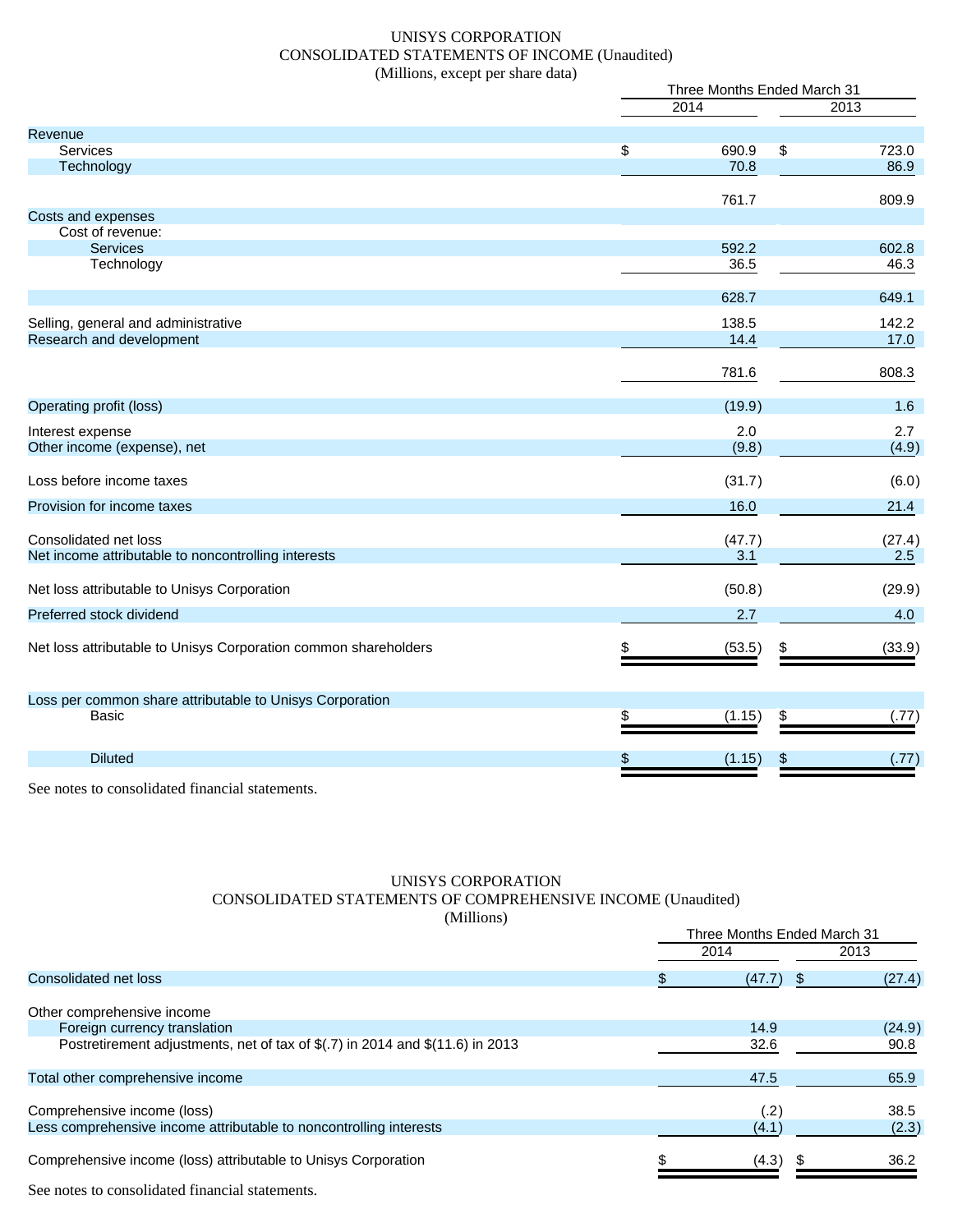#### UNISYS CORPORATION CONSOLIDATED STATEMENTS OF CASH FLOWS (Unaudited) (Millions)

|                                                                                                     |    | <b>Three Months Ended</b> |    |            |
|-----------------------------------------------------------------------------------------------------|----|---------------------------|----|------------|
|                                                                                                     |    | 2014                      |    | 2013*      |
| Cash flows from operating activities                                                                |    |                           |    |            |
| Consolidated net loss                                                                               | \$ | (47.7)                    | \$ | (27.4)     |
| Add (deduct) items to reconcile consolidated net loss to net cash provided by operating activities: |    |                           |    |            |
| Foreign currency transaction losses                                                                 |    | 5.8                       |    | 6.5        |
| Employee stock compensation                                                                         |    | 7.2                       |    | 5.9        |
| Depreciation and amortization of properties                                                         |    | 12.0                      |    | 11.9       |
| Depreciation and amortization of outsourcing assets                                                 |    | 13.3                      |    | 12.8       |
| Amortization of marketable software                                                                 |    | 14.7                      |    | 15.5       |
| Disposal of capital assets                                                                          |    | .3                        |    | $\cdot$ 1  |
| Gain on sale of business                                                                            |    | (.7)                      |    |            |
| Pension contributions                                                                               |    | (55.5)                    |    | (26.6)     |
| Pension expense                                                                                     |    | 19.5                      |    | 23.2       |
| Decrease in deferred income taxes, net                                                              |    | 2.8                       |    | 11.7       |
| Decrease in receivables, net                                                                        |    | 121.2                     |    | 69.5       |
| Decrease (increase) in inventories                                                                  |    | 3.0                       |    | (.8)       |
| Decrease in accounts payable and other accrued liabilities                                          |    | (66.0)                    |    | (76.9)     |
| Decrease in other liabilities                                                                       |    | (9.6)                     |    | (4.6)      |
| Increase in other assets                                                                            |    | (.1)                      |    |            |
|                                                                                                     |    |                           |    | (6.6)      |
| Other                                                                                               |    | (.1)                      |    | (.1)       |
| Net cash provided by operating activities                                                           |    | 20.1                      |    | 14.1       |
| Cash flows from investing activities                                                                |    |                           |    |            |
| Proceeds from investments                                                                           |    | 1,431.6                   |    | 1,224.8    |
| Purchases of investments                                                                            |    | (1,429.0)                 |    | (1,223.7)  |
| Investment in marketable software                                                                   |    | (20.7)                    |    | (14.8)     |
| Capital additions of properties                                                                     |    | (15.2)                    |    | (3.6)      |
| Capital additions of outsourcing assets                                                             |    | (8.7)                     |    | (7.5)      |
| Other                                                                                               |    | .9                        |    | $\cdot$ .2 |
| Net cash used for investing activities                                                              |    | (41.1)                    |    | (24.6)     |
| Cash flows from financing activities                                                                |    |                           |    |            |
| Common stock repurchases                                                                            |    | (.9)                      |    |            |
| Dividends paid on preferred stock                                                                   |    | (4.0)                     |    | (4.0)      |
| Proceeds from exercise of stock options                                                             |    | 2.6                       |    | .5         |
| Net proceeds from short-term borrowings                                                             |    |                           |    | $\cdot$    |
|                                                                                                     |    |                           |    |            |
| Net cash used for financing activities                                                              |    | (2.3)                     |    | (3.1)      |
| Effect of exchange rate changes on cash and cash equivalents                                        |    | (2.7)                     |    | (13.4)     |
|                                                                                                     |    |                           |    |            |
| Decrease in cash and cash equivalents                                                               |    | (26.0)                    |    | (27.0)     |
| Cash and cash equivalents, beginning of period                                                      |    | 639.8                     |    | 655.6      |
| Cash and cash equivalents, end of period                                                            |    | 613.8                     |    | 628.6      |

\*Changed to conform to the current-year presentation. See note (l). See notes to consolidated financial statements.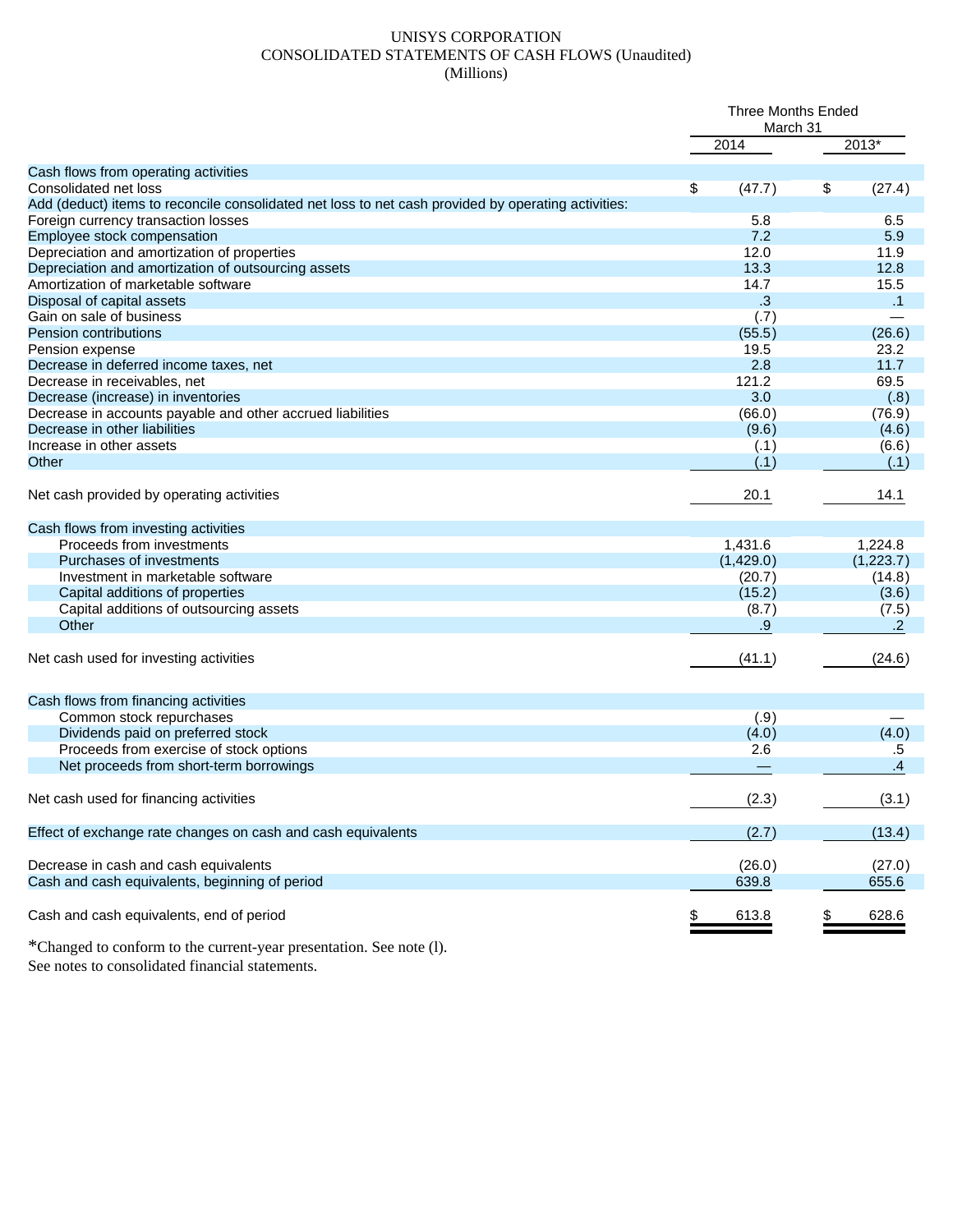#### Unisys Corporation

#### NOTES TO CONSOLIDATED FINANCIAL STATEMENTS (Unaudited)

In the opinion of management, the financial information furnished herein reflects all adjustments necessary for a fair presentation of the financial position, results of operations, comprehensive income and cash flows for the interim periods specified. These adjustments consist only of normal recurring accruals except as disclosed herein. Because of seasonal and other factors, results for interim periods are not necessarily indicative of the results to be expected for the full year.

The preparation of financial statements in conformity with U.S. generally accepted accounting principles requires management to make estimates and assumptions about future events. These estimates and assumptions affect the amounts of assets and liabilities reported, disclosures about contingent assets and liabilities and the reported amounts of revenue and expenses. Such estimates include the valuation of accounts receivable, inventories, outsourcing assets, marketable software, goodwill and other long-lived assets, legal contingencies, indemnifications, and assumptions used in the calculation for systems integration projects, income taxes and retirement and other post-employment benefits, among others. These estimates and assumptions are based on management's best estimates and judgment. Management evaluates its estimates and assumptions on an ongoing basis using historical experience and other factors, including the current economic environment, which management believes to be reasonable under the circumstances. Management adjusts such estimates and assumptions when facts and circumstances dictate. As future events and their effects cannot be determined with precision, actual results could differ significantly from these estimates. Changes in those estimates resulting from continuing changes in the economic environment will be reflected in the financial statements in future periods.

The company's accounting policies are set forth in detail in note 1 of the notes to the consolidated financial statements in the company's Annual Report on Form 10-K for the year ended December 31, 2013 filed with the Securities and Exchange Commission. Such Annual Report also contains a discussion of the company's critical accounting policies. The company believes that these critical accounting policies affect its more significant estimates and judgments used in the preparation of the company's consolidated financial statements. There have been no changes in the company's critical accounting policies from those disclosed in the company's Annual Report on Form 10-K for the year ended December 31, 2013.

a. Earnings per Common Share. The following table shows how the loss per common share attributable to Unisys Corporation was computed for the three months ended March 31, 2014 and 2013 (dollars in millions, shares in thousands):

|                                                                            | Three Months Ended March 31, |             |   |        |
|----------------------------------------------------------------------------|------------------------------|-------------|---|--------|
|                                                                            |                              | 2014        |   | 2013   |
| Basic Loss Per Common Share                                                |                              |             |   |        |
| Net loss attributable to Unisys Corporation common shareholders            |                              | (53.5)      | S | (33.9) |
| Weighted average shares                                                    |                              | 46,343      |   | 44,054 |
| Total                                                                      |                              | (1.15)      |   | (.77)  |
| Diluted Loss Per Common Share                                              |                              |             |   |        |
| Net loss attributable to Unisys Corporation common shareholders            | \$                           | $(53.5)$ \$ |   | (33.9) |
| Add preferred stock dividends                                              |                              |             |   |        |
| Net loss attributable to Unisys Corporation for diluted earnings per share |                              | (53.5)      | S | (33.9) |
| Weighted average shares                                                    |                              | 46,343      |   | 44,054 |
| Plus incremental shares from assumed conversions                           |                              |             |   |        |
| Employee stock plans                                                       |                              |             |   |        |
| Preferred stock                                                            |                              |             |   |        |
| Adjusted weighted average shares                                           |                              | 46,343      |   | 44,054 |
| Total                                                                      |                              | (1.15)      |   | (.77)  |

In the three months ended March 31, 2014 and 2013, the following weighted-average number of stock options and restricted stock units were antidilutive and therefore excluded from the computation of diluted earnings per share (in thousands): 3,619 and 3,648, respectively. In the three months ended March 31, 2014 and 2013, the following weighted-average number of mandatory convertible preferred stock was antidilutive and therefore excluded from the computation of diluted earnings per share (in thousands): 1,754 and 2,587, respectively.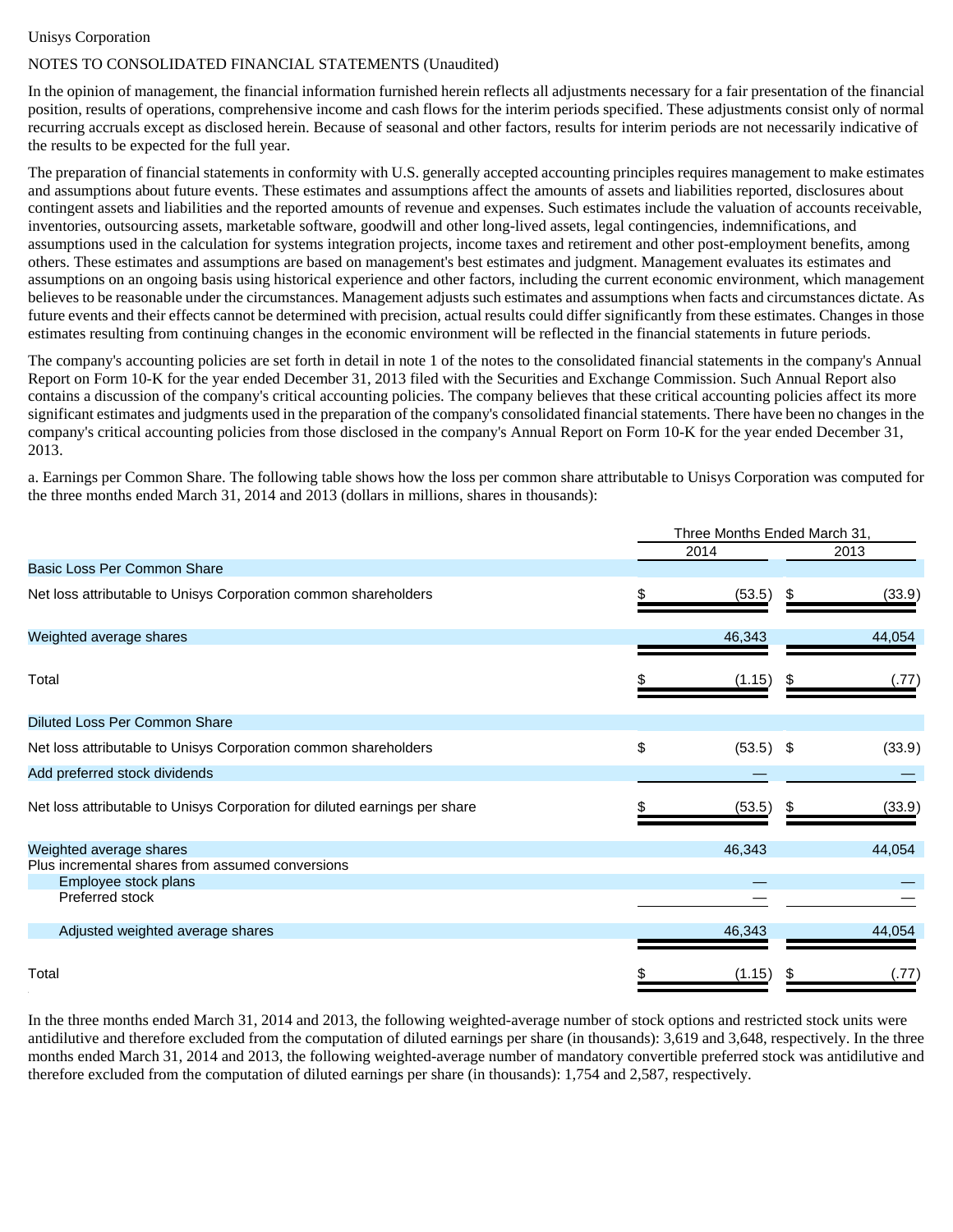b. Pension and Postretirement Benefits. Net periodic pension expense for the three months ended March 31, 2014 and 2013 is presented below (in millions of dollars):

|                                    | Three Months<br>Ended March 31, 2014 |  |        | Three Months<br>Ended March 31, 2013 |               |     |                     |      |              |  |        |
|------------------------------------|--------------------------------------|--|--------|--------------------------------------|---------------|-----|---------------------|------|--------------|--|--------|
|                                    |                                      |  | U.S.   |                                      | Int'l.        |     |                     |      | U.S.         |  | Int'l. |
|                                    | Total                                |  | Plans  |                                      | <b>Plans</b>  |     | Total               |      | <b>Plans</b> |  | Plans  |
| Service cost                       | 2.4                                  |  |        | Ъ                                    | $2.4^{\circ}$ | \$. | 2.6                 | - \$ |              |  | 2.6    |
| Interest cost                      | 92.3                                 |  | 62.5   |                                      | 29.8          |     | 81.1                |      | 54.8         |  | 26.3   |
| Expected return on plan assets     | (112.7)                              |  | (72.0) |                                      | (40.7)        |     | (108.0)             |      | (73.0)       |  | (35.0) |
| Amortization of prior service cost | (.3)                                 |  |        |                                      | (5)           |     | $\left( .1 \right)$ |      |              |  | (.3)   |
| Recognized net actuarial loss      | 37.8                                 |  | 27.8   |                                      | 10.0          |     | 47.6                |      | 34.9         |  | 12.7   |
| Net periodic pension expense       | 19.5                                 |  | 18.5   |                                      | 1.0           |     | 23.2                |      | 16.9         |  | 6.3    |

In 2014, the company expects to make cash contributions of approximately \$234 million to its worldwide defined benefit pension plans, which is comprised of \$108 million primarily for non-U.S. defined benefit pension plans and \$126 million for the company's U.S. qualified defined benefit pension plan. In 2013, the company made cash contributions of \$147.2 million to its worldwide defined benefit pension plans. For the three months ended March 31, 2014 and 2013, \$55.5 million and \$26.6 million, respectively, of cash contributions have been made.

Net periodic postretirement benefit expense for the three months ended March 31, 2014 and 2013 is presented below (in millions of dollars):

|                                             | Three Months Ended March 31, |     |  |      |  |  |  |
|---------------------------------------------|------------------------------|-----|--|------|--|--|--|
|                                             | 2014                         |     |  | 2013 |  |  |  |
| Service cost                                |                              |     |  |      |  |  |  |
| Interest cost                               |                              | 2.0 |  | 2.C  |  |  |  |
| Expected return on assets                   |                              |     |  |      |  |  |  |
| Amortization of prior service cost          |                              |     |  |      |  |  |  |
| Recognized net actuarial loss               |                              |     |  |      |  |  |  |
| Net periodic postretirement benefit expense |                              | 3.3 |  |      |  |  |  |

The company expects to make cash contributions of approximately \$19 million to its postretirement benefit plan in 2014 compared with \$18.0 million in 2013. For the three months ended March 31, 2014 and 2013, \$2.7 million and \$2.9 million, respectively, of cash contributions have been made.

c. Fair Value Measurements. Due to its foreign operations, the company is exposed to the effects of foreign currency exchange rate fluctuations on the U.S. dollar, principally related to intercompany account balances. The company uses derivative financial instruments to reduce its exposure to market risks from changes in foreign currency exchange rates on such balances. The company enters into foreign exchange forward contracts, generally having maturities of one month, which have not been designated as hedging instruments. At March 31, 2014 and 2013, the notional amount of these contracts was \$486.0 million and \$393.3 million, respectively. At March 31, 2014 and 2013, the fair value of such contracts was a net gain of \$1.6 million and \$1.0 million, respectively, of which \$1.8 million and \$1.2 million, respectively, has been recognized in "Prepaid expenses and other current assets" and \$.2 million has been recognized in "Other accrued liabilities" in the company's consolidated balance sheet at both March 31, 2014 and 2013. For the three months ended March 31, 2014 and 2013, changes in the fair value of these instruments were a gain of \$2.4 million and a gain of \$3.0 million, respectively, which has been recognized in earnings in "Other income (expense), net" in the company's consolidated statement of income. The fair value of these forward contracts is based on quoted prices for similar but not identical financial instruments; as such, the inputs are considered Level 2 inputs.

Financial assets with carrying values approximating fair value include cash and cash equivalents and accounts receivable. Financial liabilities with carrying values approximating fair value include accounts payable and other accrued liabilities. The carrying amounts of these financial assets and liabilities approximate fair value due to their short maturities. At March 31, 2014 and December 31, 2013, the carrying amount of long-term debt was less than the fair value, which is based on market prices (Level 2 inputs), of such debt by approximately \$19 million and \$15 million, respectively.

d. Stock Options. Under stockholder approved stock-based plans, stock options, stock appreciation rights, restricted stock and restricted stock units may be granted to officers, directors and other key employees. At March 31, 2014, 2.3 million shares of unissued common stock of the company were available for granting under these plans.

The fair value of stock option awards was estimated using the Black-Scholes option pricing model with the following assumptions and weighted-average fair values:

|                                      | Three Months Ended March 31, |      |        |  |  |
|--------------------------------------|------------------------------|------|--------|--|--|
|                                      | 2014                         | 2013 |        |  |  |
| Weighted-average fair value of grant | 11.28                        |      | 8.86   |  |  |
| Risk-free interest rate              | $1.04\%$                     |      | .54%   |  |  |
| Expected volatility                  | 45.65%                       |      | 50.19% |  |  |
| Expected life of options in years    | 3.71                         |      | 3.69   |  |  |
| Expected dividend yield              |                              |      |        |  |  |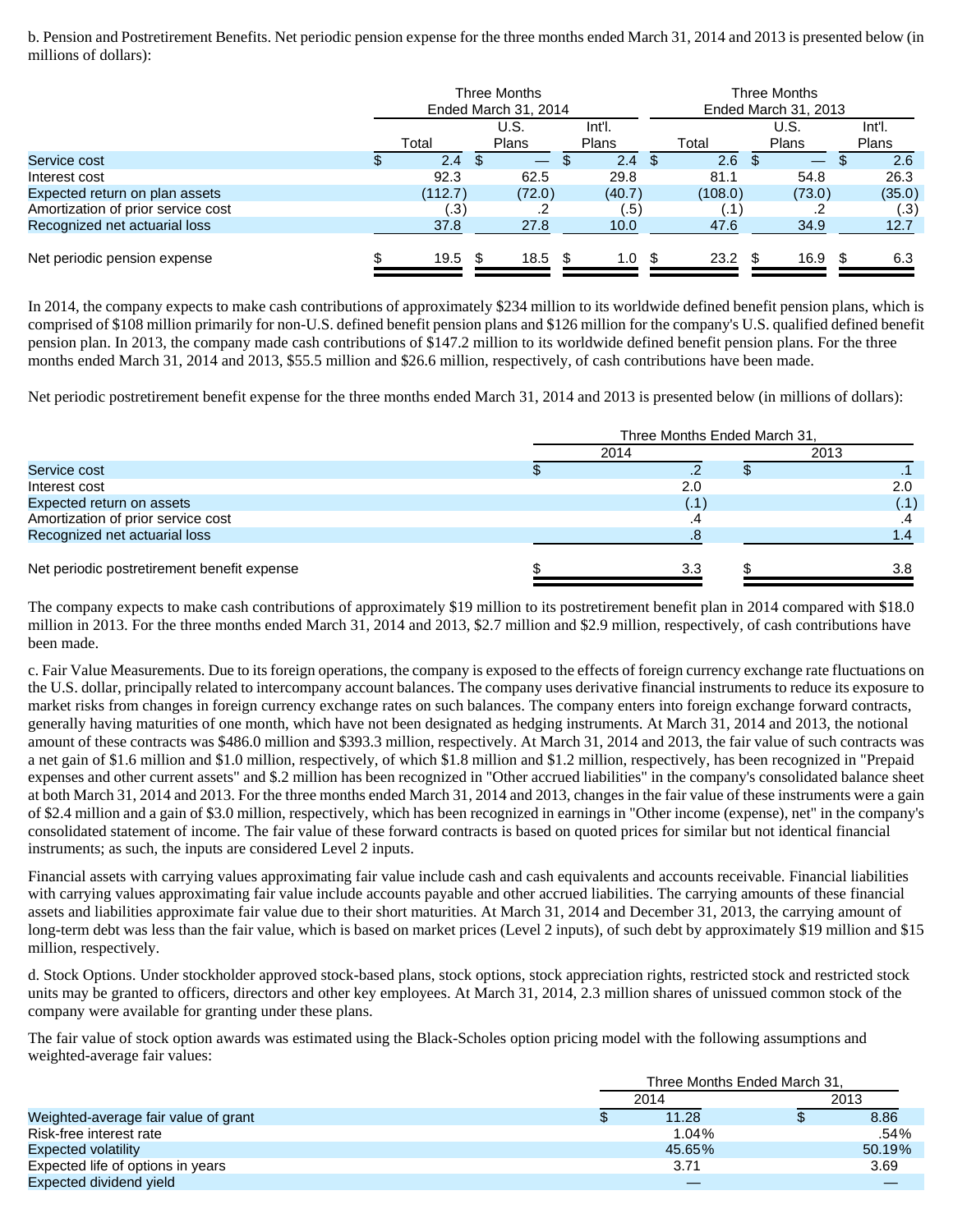Restricted stock unit awards may contain time-based units, performance-based units or a combination of both. Each performance-based unit will vest into zero to 1.5 shares depending on the degree to which the performance goals are met. Compensation expense resulting from these awards is recognized as expense ratably for each installment from the date of grant until the date the restrictions lapse and is based on the fair market value at the date of grant and the probability of achievement of the specific performance-related goals.

The company records all share-based expense in selling, general and administrative expense.

During the three months ended March 31, 2014 and 2013, the company recorded \$7.2 million and \$5.9 million of share-based compensation expense, respectively, which is comprised of \$2.1 million and \$2.3 million of restricted stock unit expense and \$5.1 million and \$3.6 million of stock option expense, respectively.

Weighted-

Weighted-

A summary of stock option activity for the three months ended March 31, 2014 follows (shares in thousands):

| Options                            | <b>Shares</b> | Weighted-<br>Average<br>Exercise<br>Price | <i>vveighted-</i><br>Average<br>Remaining<br>Contractual<br>Term (vears) | Aggregate<br>Intrinsic<br>Value<br>(\$ in millions) |
|------------------------------------|---------------|-------------------------------------------|--------------------------------------------------------------------------|-----------------------------------------------------|
| Outstanding at December 31, 2013   | $2,698$ \$    | 32.74                                     |                                                                          |                                                     |
| Granted                            | 745           | 32.30                                     |                                                                          |                                                     |
| Exercised                          | (232)         | 13.24                                     |                                                                          |                                                     |
| Forfeited and expired              | (132)         | 137.32                                    |                                                                          |                                                     |
| Outstanding at March 31, 2014      | 3,079         | 29.65                                     | $3.10$ \$                                                                | 11.2                                                |
| Expected to vest at March 31, 2014 | 1,446         | 27.24                                     | 4.22                                                                     | 6.0                                                 |
| Exercisable at March 31, 2014      | 1,579         | 31.88                                     | 2.03                                                                     | 5.1                                                 |
|                                    |               |                                           |                                                                          |                                                     |

The aggregate intrinsic value represents the total pretax value of the difference between the company's closing stock price on the last trading day of the period and the exercise price of the options, multiplied by the number of in-the-money stock options that would have been received by the option holders had all option holders exercised their options on March 31, 2014. The intrinsic value of the company's stock options changes based on the closing price of the company's stock. The total intrinsic value of options exercised for the three months ended March 31, 2014 and 2013 was \$4.5 million and \$.6 million, respectively. As of March 31, 2014, \$6.3 million of total unrecognized compensation cost related to stock options is expected to be recognized over a weighted-average period of 2.1 years.

A summary of restricted stock unit activity for the three months ended March 31, 2014 follows (shares in thousands):

|                                  |              | <i>vveignted-</i> |
|----------------------------------|--------------|-------------------|
|                                  | Restricted   | Average           |
|                                  | <b>Stock</b> | Grant-Date        |
|                                  | Units        | Fair Value        |
| Outstanding at December 31, 2013 | 401          | 23.45             |
| Granted                          | 392          | 32.22             |
| Vested                           | (73)         | 27.29             |
| Forfeited and expired            | (181)        | 23.88             |
| Outstanding at March 31, 2014    | 539          | 29.15             |
|                                  |              |                   |

The fair value of restricted stock units is determined based on the trading price of the company's common shares on the date of grant. The aggregate weighted-average grant-date fair value of restricted stock units granted during the three months ended March 31, 2014 and 2013 was \$12.6 million and \$4.7 million, respectively. As of March 31, 2014, there was \$12.0 million of total unrecognized compensation cost related to outstanding restricted stock units granted under the company's plans. That cost is expected to be recognized over a weighted-average period of 2.8 years. The aggregate weighted-average grant-date fair value of restricted share units vested during the three months ended March 31, 2014 and 2013 was \$2.0 million and \$4.2 million, respectively.

Common stock issued upon exercise of stock options or upon lapse of restrictions on restricted stock units is newly issued shares. Cash received from the exercise of stock options for the three months ended March 31, 2014 and 2013 was \$2.6 million and \$.5 million, respectively. The company is currently not recognizing any tax benefits from the exercise of stock options or upon issuance of stock upon lapse of restrictions on restricted stock units in light of its tax position. Tax benefits resulting from tax deductions in excess of the compensation costs recognized are classified as financing cash flows.

e. Segment Information. The company has two business segments: Services and Technology. Revenue classifications by segment are as follows: Services - systems integration and consulting, outsourcing, infrastructure services and core maintenance; Technology - enterprise-class software and servers and other technology.

The accounting policies of each business segment are the same as those followed by the company as a whole. Intersegment sales and transfers are priced as if the sales or transfers were to third parties. Accordingly, the Technology segment recognizes intersegment revenue and manufacturing profit on hardware and software shipments to customers under Services contracts. The Services segment, in turn, recognizes customer revenue and marketing profits on such shipments of company hardware and software to customers. The Services segment also includes the sale of hardware and software products sourced from third parties that are sold to customers through the company's Services channels. In the company's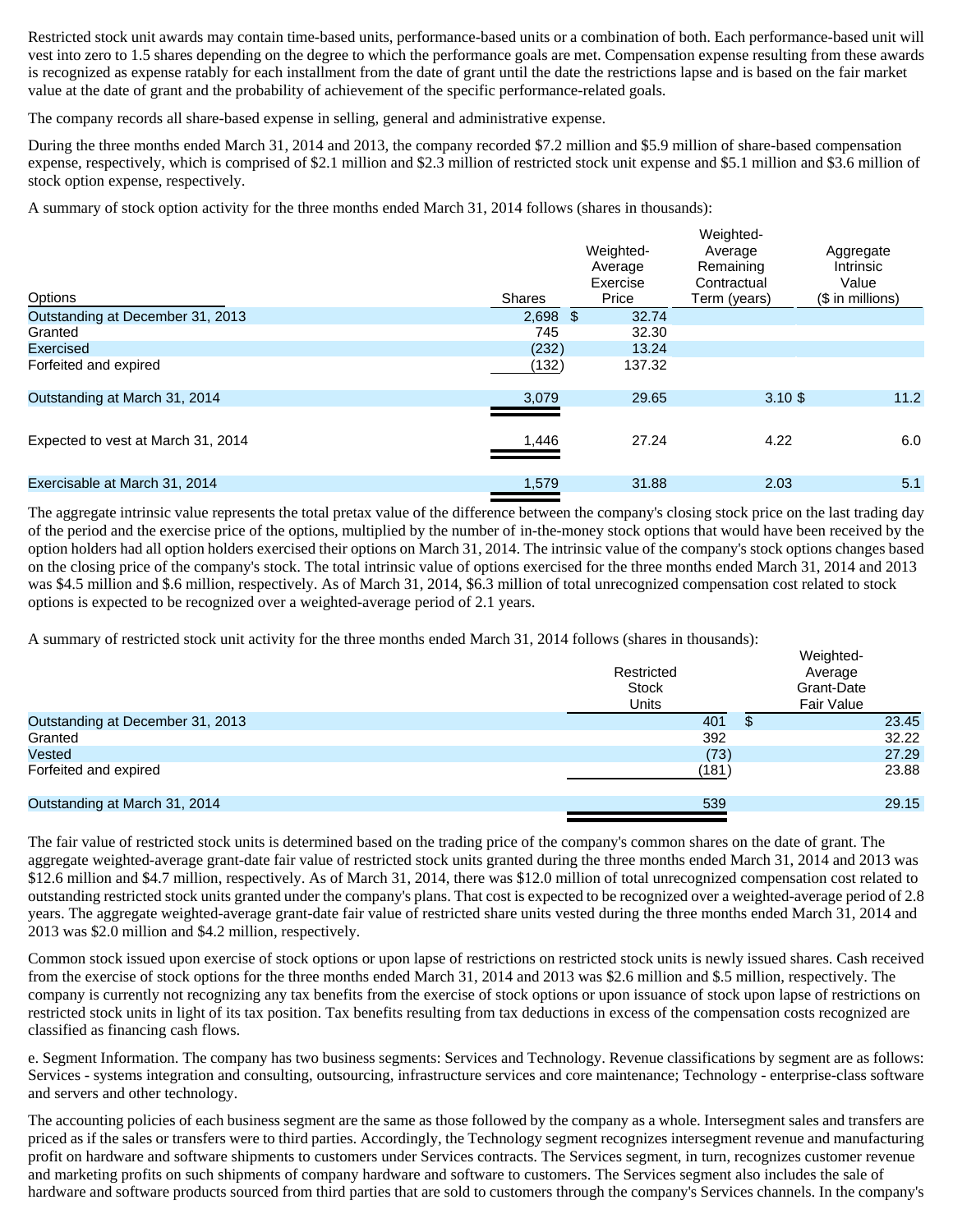consolidated statements of income, the manufacturing costs of products sourced from the Technology segment and sold to Services customers are reported in cost of revenue for Services.

Also included in the Technology segment's sales and operating profit are sales of hardware and software sold to the Services segment for internal use in Services engagements. The amount of such profit included in operating income of the Technology segment for the three months ended March 31, 2014 and 2013 was \$.4 million and \$.3 million, respectively. The profit on these transactions is eliminated in Corporate.

The company evaluates business segment performance based on operating income exclusive of pension income or expense, restructuring charges and unusual and nonrecurring items, which are included in Corporate. All other corporate and centrally incurred costs are allocated to the business segments based principally on revenue, employees, square footage or usage.

A summary of the company's operations by business segment for the three-month periods ended March 31, 2014 and 2013 is presented below (in millions of dollars):

|                                   |              | Total       |      | Corporate   | Services       | Technology |
|-----------------------------------|--------------|-------------|------|-------------|----------------|------------|
| Three Months Ended March 31, 2014 |              |             |      |             |                |            |
| Customer revenue                  | $\mathbb{S}$ | 761.7       |      |             | \$<br>690.9\$  | 70.8       |
| Intersegment                      |              |             | \$   | (9.6)       | .2             | 9.4        |
| <b>Total revenue</b>              | \$.          | 761.7 \$    |      | $(9.6)$ \$  | 691.1 \$       | 80.2       |
|                                   |              |             |      |             |                |            |
| Operating income (loss)           | S.           | $(19.9)$ \$ |      | $(16.3)$ \$ | $13.4$ \$      | (17.0)     |
| Three Months Ended March 31, 2013 |              |             |      |             |                |            |
| Customer revenue                  | $\mathbb{S}$ | 809.9       |      |             | \$<br>723.0 \$ | 86.9       |
| Intersegment                      |              |             | \$   | (17.3)      | .5             | 16.8       |
| <b>Total revenue</b>              | \$.          | 809.9 \$    |      | $(17.3)$ \$ | 723.5 \$       | 103.7      |
| Operating income                  |              | 1.6         | - \$ | $(21.1)$ \$ | $22.5$ \$      |            |

Presented below is a reconciliation of total business segment operating income (loss) to consolidated loss before income taxes (in millions of dollars):

|                                       | Three Months Ended March 31 |        |   |        |  |  |  |
|---------------------------------------|-----------------------------|--------|---|--------|--|--|--|
|                                       | 2014                        |        |   | 2013   |  |  |  |
| Total segment operating profit (loss) |                             | (3.6)  | D | 22.7   |  |  |  |
| Interest expense                      |                             | (2.0)  |   | (2.7)  |  |  |  |
| Other income (expense), net           |                             | (9.8)  |   | (4.9)  |  |  |  |
| Corporate and eliminations            |                             | (16.3) |   | (21.1) |  |  |  |
| Total loss before income taxes        |                             | (31.7) |   | (6.0)  |  |  |  |

Customer revenue by classes of similar products or services, by segment, is presented below (in millions of dollars):

|                                       | Three Months Ended March 31 |       |  |  |  |
|---------------------------------------|-----------------------------|-------|--|--|--|
|                                       | 2014                        | 2013  |  |  |  |
| <b>Services</b>                       |                             |       |  |  |  |
| Systems integration and consulting    | \$<br>$211.1$ \$            | 211.7 |  |  |  |
| Outsourcing                           | 341.5                       | 361.3 |  |  |  |
| Infrastructure services               | 92.8                        | 105.1 |  |  |  |
| Core maintenance                      | 45.5                        | 44.9  |  |  |  |
|                                       |                             |       |  |  |  |
|                                       | 690.9                       | 723.0 |  |  |  |
| Technology                            |                             |       |  |  |  |
| Enterprise-class software and servers | 62.7                        | 80.0  |  |  |  |
| Other technology                      | 8.1                         | 6.9   |  |  |  |
|                                       |                             |       |  |  |  |
|                                       | 70.8                        | 86.9  |  |  |  |
|                                       |                             |       |  |  |  |
| Total                                 | 761.7 \$                    | 809.9 |  |  |  |
|                                       |                             |       |  |  |  |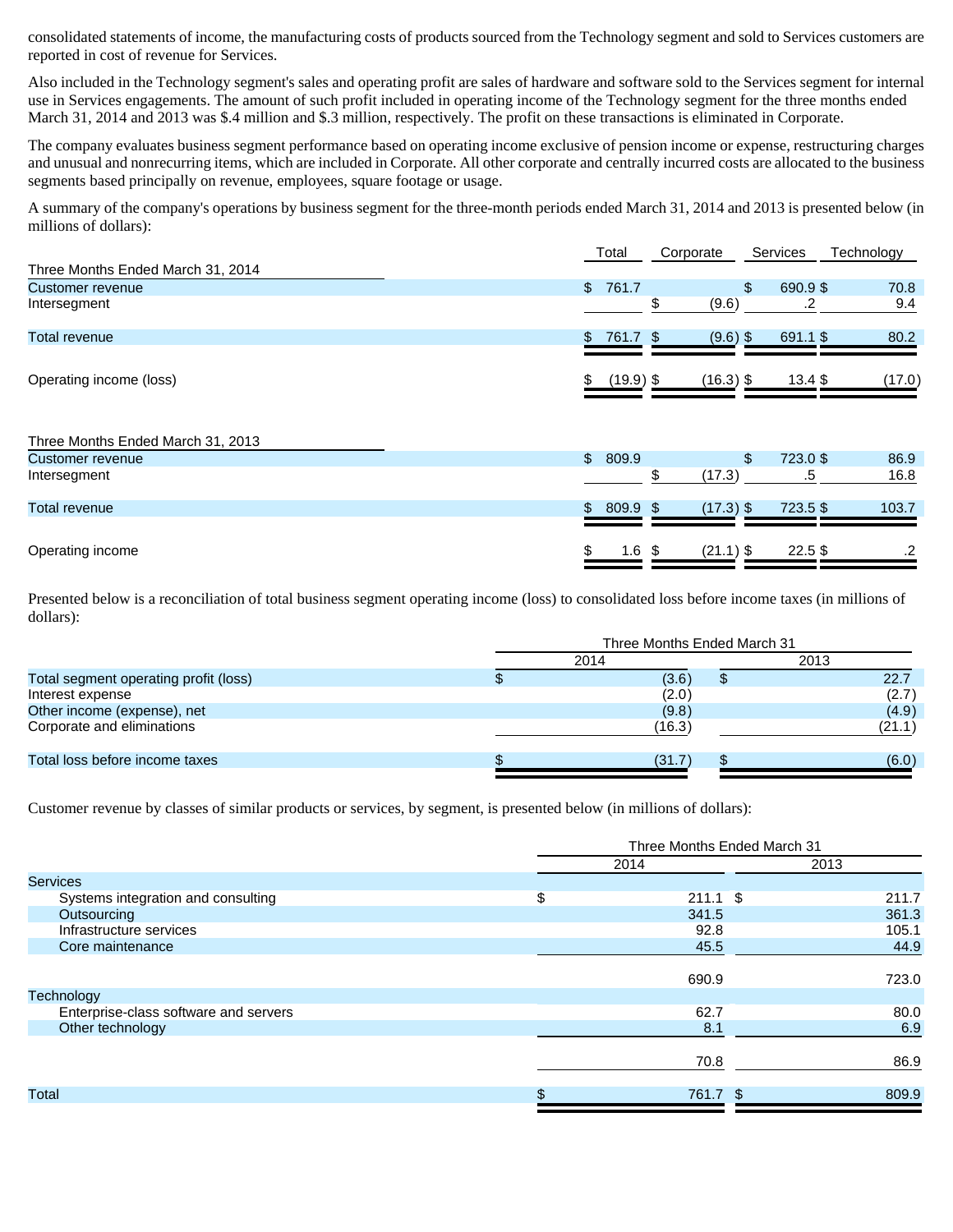Geographic information about the company's revenue, which is principally based on location of the selling organization, is presented below (in millions of dollars):

|                      | Three Months Ended March 31 |       |      |       |  |
|----------------------|-----------------------------|-------|------|-------|--|
|                      |                             | 2014  | 2013 |       |  |
| <b>United States</b> | ۰D                          | 311.3 | - \$ | 327.2 |  |
| United Kingdom       |                             | 96.3  |      | 102.1 |  |
| Other foreign        |                             | 354.1 |      | 380.6 |  |
|                      |                             |       |      |       |  |
| Total                |                             | 761.7 |      | 809.9 |  |

f. Accumulated Other Comprehensive Income. Accumulated other comprehensive loss as of December 31, 2013 and March 31, 2014 is as follows (in millions of dollars):

|                                                                  | Total          | Translation<br>Adjustments | Postretirement<br><b>Plans</b> |
|------------------------------------------------------------------|----------------|----------------------------|--------------------------------|
| Balance at December 31, 2013                                     | $(3,333.4)$ \$ | $(676.8)$ \$               | (2,656.6)                      |
| Other comprehensive income before reclassifications              | 9.9            | 14.4                       | (4.5)                          |
| Amounts reclassified from accumulated other comprehensive income | 36.6           |                            | 36.6                           |
| Current period other comprehensive income                        | 46.5           | 14.4                       | 32.1                           |
| Balance at March 31, 2014                                        | $(3,286.9)$ \$ | $(662.4)$ \$               | (2,624.5)                      |

Amounts related to postretirement plans not reclassified in their entirety out of accumulated other comprehensive income for the three months ended March 31, 2014 and 2013 were as follows (in millions of dollars):

|                                     | Three Months Ended March 31 |     |       |  |  |  |
|-------------------------------------|-----------------------------|-----|-------|--|--|--|
| Amortization of prior service cost* | 2014                        |     |       |  |  |  |
|                                     |                             | \$. |       |  |  |  |
| Amortization of actuarial losses*   | 38.0                        |     | 48.3  |  |  |  |
| Total before tax                    | 38.0                        |     | 48.5  |  |  |  |
| Income tax benefit                  | (1.4)                       |     | (1.8) |  |  |  |
| Net of tax                          | 36.6                        |     | 46.7  |  |  |  |

\* These items are included in net periodic postretirement cost (see note (b)).

Noncontrolling interests as of December 31, 2013 and March 31, 2014 is as follows (in millions of dollars):

|                                | Noncontrolling |      |
|--------------------------------|----------------|------|
|                                | Interests      |      |
| Balance at December 31, 2013   |                | 36.6 |
| Net income                     |                | 3.1  |
| <b>Translation adjustments</b> |                | .5   |
| Postretirement plans           |                | .5   |
| Sale of subsidiary             |                | 1.5  |
|                                |                |      |
| Balance at March 31, 2014      |                | 42.2 |

g. Supplemental Cash Flow Information. Cash paid, net of refunds, during the three months ended March 31, 2014 and 2013 for income taxes was \$13.2 million and \$14.7 million, respectively.

Cash paid during the three months ended March 31, 2014 and 2013 for interest was \$6.6 million and \$6.3 million, respectively.

h. Commitments and Contingencies. There are various lawsuits, claims, investigations and proceedings that have been brought or asserted against the company, which arise in the ordinary course of business, including actions with respect to commercial and government contracts, labor and employment, employee benefits, environmental matters, intellectual property, and non-income tax and employment compensation in Brazil. The company records a provision for these matters when it is both probable that a liability has been incurred and the amount of the loss can be reasonably estimated. Any provisions are reviewed at least quarterly and are adjusted to reflect the impact and status of settlements, rulings, advice of counsel and other information and events pertinent to a particular matter.

The company believes that it has valid defenses with respect to legal matters pending against it. Based on its experience, the company also believes that the damage amounts claimed in the lawsuits disclosed below are not a meaningful indicator of the company's potential liability. Litigation is inherently unpredictable, however, and it is possible that the company's results of operations or cash flow could be materially affected in any particular period by the resolution of one or more of the legal matters pending against it.

In April 2007, the Ministry of Justice of Belgium sued Unisys Belgium SA-NV, a Unisys subsidiary (Unisys Belgium), in the Court of First Instance of Brussels. The Belgian government had engaged the company to design and develop software for a computerized system to be used to manage the Belgian court system. The Belgian State terminated the contract and in its lawsuit has alleged that the termination was justified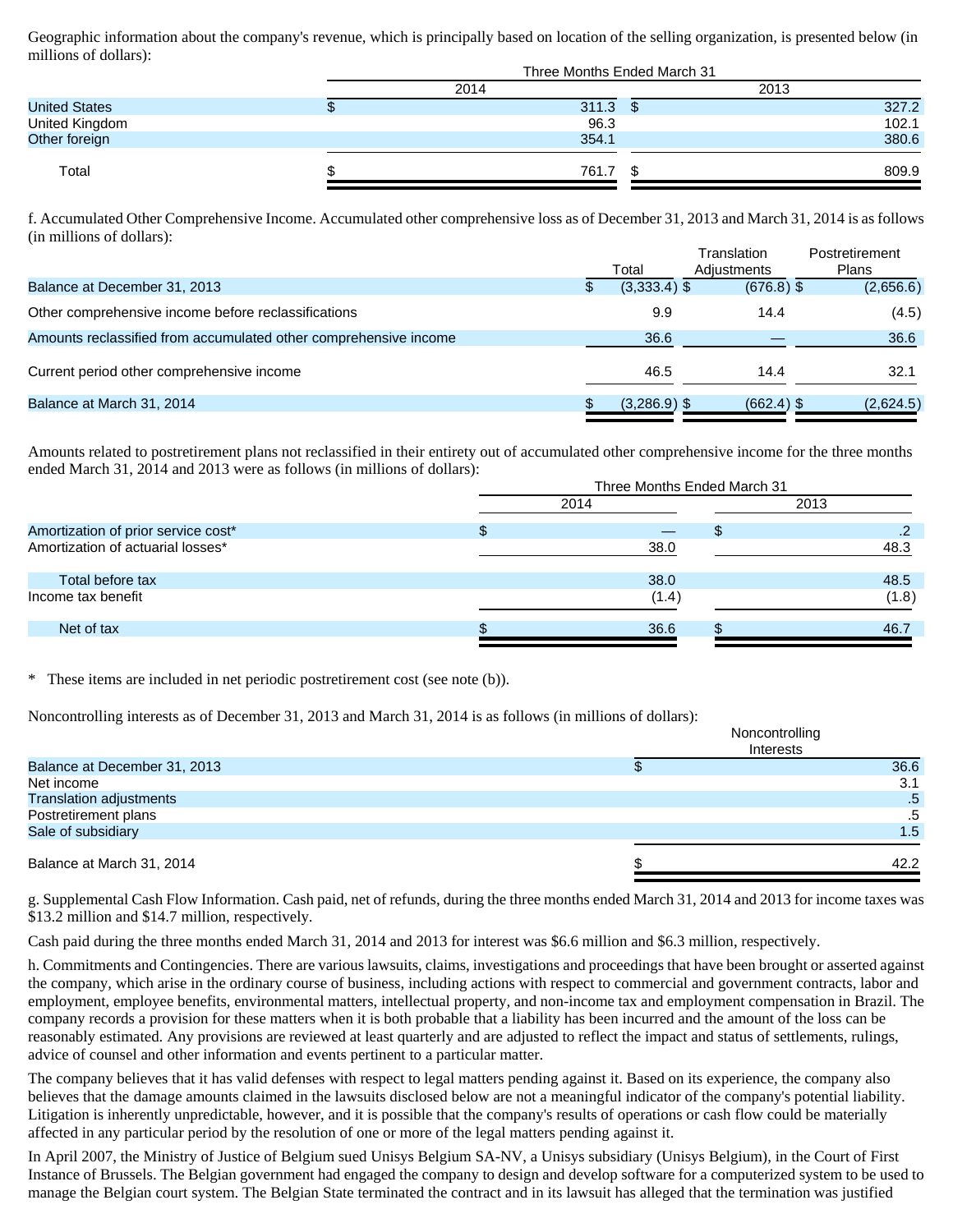because Unisys Belgium failed to deliver satisfactory software in a timely manner. It claims damages of approximately 28 million Euros. Unisys Belgium filed its defense and counterclaim in April 2008, in the amount of approximately 18.5 million Euros. The company believes it has valid defenses to the claims and contends that the Belgian State's termination of the contract was unjustified.

In December 2007, Lufthansa AG sued Unisys Deutschland GmbH, a Unisys subsidiary (Unisys Germany), in the District Court of Frankfurt, Germany, for allegedly failing to perform properly its obligations during the initial phase of a 2004 software design and development contract relating to a Lufthansa customer loyalty program. Under the contract, either party was free to withdraw from the project at the conclusion of the initial design phase. Rather than withdraw, Lufthansa instead terminated the contract and failed to pay the balance owed to Unisys Germany for the initial phase. Lufthansa's lawsuit alleges that Unisys Germany breached the contract by failing to deliver a proper design for the new system and seeks approximately 21.4 million Euros in damages. The company believes it has valid defenses and filed its defense and a counterclaim in the amount of approximately 1.5 million Euros. In July 2013, the District Court issued a decision finding Unisys Germany liable for failing to perform its obligations under the initial phase of the contract. It also dismissed Unisys Germany's counterclaim. The District Court did not conduct the damage phase of the proceeding. Unisys Germany appealed the decision on liability in August 2013. The company and outside counsel believe that the District Court decision is flawed and that there are very good arguments to challenge it. Under German law, the appellate court will review the case *de novo* without deference to the factual findings or legal conclusions of the District Court.

The company's Brazilian operations, along with those of many other companies doing business in Brazil, are involved in various litigation matters, including numerous governmental assessments related to indirect and other taxes, as well as disputes associated with former employees and contract labor. The tax-related matters pertain to value added taxes, customs, duties, sales and other non-income related tax exposures. The labor-related matters include claims related to compensation matters. The company believes that appropriate accruals have been established for such matters based on information currently available. At March 31, 2014, excluding those matters that have been assessed by management as being remote as to the likelihood of ultimately resulting in a loss, the amount related to unreserved tax-related matters, inclusive of any related interest, is estimated to be up to approximately \$141 million.

The company has been involved in a matter arising from the sale of its Health Information Management (HIM) business to Molina Information Systems, LLC (Molina) under a 2010 Asset Purchase Agreement (APA). The HIM business provided system solutions and services to state governments, including the state of Idaho, for administering Medicaid programs. In August 2012, Molina sued the company in Federal District Court in Delaware alleging breaches of contract, negligent misrepresentation and intentional misrepresentation with respect to the APA and the Medicaid contract with Idaho. Molina sought compensatory damages, punitive damages, lost profits, indemnification, and declaratory relief. Molina alleged losses of approximately \$35 million in the complaint. In June 2013, the District Court granted the company's motion to dismiss the complaint and allowed Molina to replead certain claims and file an amended complaint. In August 2013, Molina filed an amended complaint. Molina continues to allege losses of approximately \$35 million and again seeks compensatory damages, punitive damages, lost profits, indemnification and declaratory relief. Unisys has filed a motion to dismiss the amended complaint.

With respect to the specific legal proceedings and claims described above, except as otherwise noted, either (i) the amount or range of possible losses in excess of amounts accrued, if any, is not reasonably estimable or (ii) the company believes that the amount or range of possible losses in excess of amounts accrued that are estimable would not be material.

Litigation is inherently unpredictable and unfavorable resolutions could occur. Accordingly, it is possible that an adverse outcome from such matters could exceed the amounts accrued in an amount that could be material to the company's financial condition, results of operations and cash flows in any particular reporting period.

Notwithstanding that the ultimate results of the lawsuits, claims, investigations and proceedings that have been brought or asserted against the company are not currently determinable, the company believes that at March 31, 2014, it has adequate provisions for any such matters.

i. Income Taxes. Accounting rules governing income taxes require that deferred tax assets and liabilities be recognized using enacted tax rates for the effect of temporary differences between the book and tax bases of recorded assets and liabilities. These rules also require that deferred tax assets be reduced by a valuation allowance if it is more likely than not that some portion or the entire deferred tax asset will not be realized.

The company evaluates the realizability of its deferred tax assets by assessing its valuation allowance and by adjusting the amount of such allowance, if necessary. The factors used to assess the likelihood of realization are the company's historical profitability, forecast of future taxable income and available tax-planning strategies that could be implemented to realize the net deferred tax assets. The company uses tax-planning strategies to realize or renew net deferred tax assets to avoid the potential loss of future tax benefits.

A full valuation allowance is currently maintained for all U.S. and certain foreign deferred tax assets in excess of deferred tax liabilities. The company will record a tax provision or benefit for those international subsidiaries that do not have a full valuation allowance against their net deferred tax assets. Any profit or loss recorded for the company's U.S. continuing operations will have no provision or benefit associated with it due to full valuation allowance, except with respect to benefits related to income from discontinued operations, refundable tax credits and withholding taxes not creditable against future taxable income. As a result, the company's provision or benefit for taxes may vary significantly depending on the geographic distribution of income.

j. Foreign Currency Translation. Due to inflation rates in recent years, the company's Venezuelan subsidiary has applied highly inflationary accounting beginning January 1, 2010. For those international subsidiaries operating in highly inflationary economies, the U.S. dollar is the functional currency, and as such, nonmonetary assets and liabilities are translated at historical exchange rates, and monetary assets and liabilities are translated at current exchange rates. Exchange gains and losses arising from translation are included in other income (expense), net. Effective February 13, 2013, the Venezuelan government devalued its currency, the bolivar, by resetting the official exchange rate from 4.30 to the U.S. dollar to 6.30 to the U.S. dollar. As a result, the company recorded a pretax foreign exchange loss in the first quarter of 2013 of \$6.5 million.

In January of 2014, the Venezuelan government announced that the exchange rate to be applied to the settlement of certain transactions, including foreign investments and royalties would be changed to the Complementary System of Foreign Currency Administration (SICAD I) auction rate. As a result, the company is changing the exchange rate used to remeasure its Venezuelan subsidiary's financial statements in U.S. dollars from the official rate of 6.3 bolivars to the new SICAD I rate. At March 31, 2014, the SICAD I exchange rate used was 10.7 bolivars to the U.S. dollar. This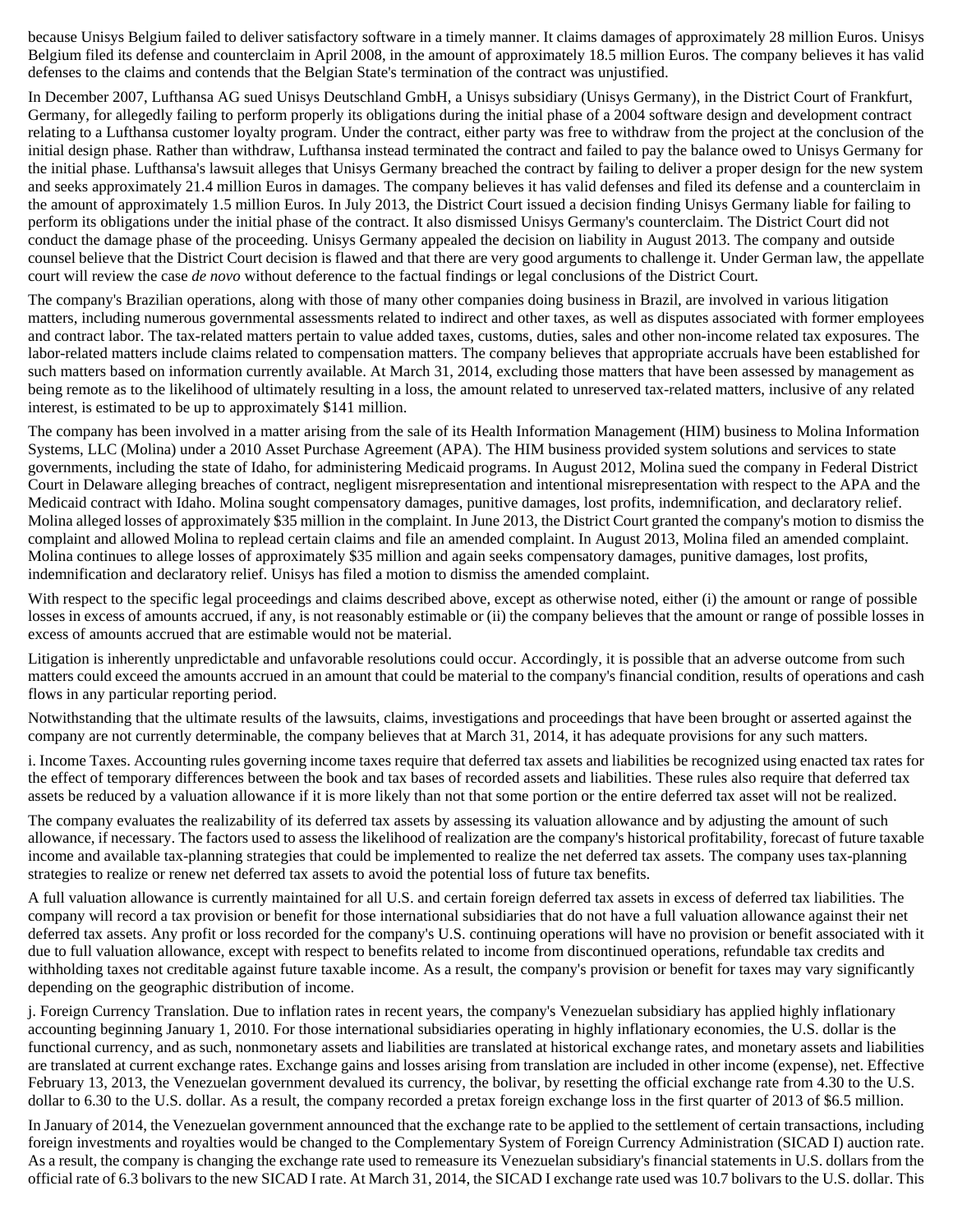resulted in the company recording a pretax foreign exchange loss in the first quarter of 2014 of \$5.8 million. The company believes that using the SICAD I exchange rate is more economically representative of what it might expect to receive in a dividend transaction than the official exchange rate. At March 31, 2014 after taking into account the devaluation, the company's operations in Venezuela had net monetary assets denominated in local currency of approximately \$9 million. As indicated above, the SICAD I exchange rate is determined by periodic auctions and, therefore, the potential exists for it to change significantly in future quarters. Additionally, the Venezuelan government may make further changes or introduce new exchange rate mechanisms which could result in further changes in the exchange rate used by the company to remeasure its Venezuelan subsidiary's financial statements in U.S. dollars.

k. Stockholder's Equity. On December 10, 2012, the company announced that its Board of Directors had authorized the company to purchase up to an aggregate of \$50 million of the company's common stock and mandatory convertible preferred stock through December 31, 2014. During the three months ended March 31, 2014, the company repurchased an aggregate of 30,738 shares of common stock for approximately \$.9 million. Actual cash disbursements for repurchased shares may differ if the settlement dates for shares repurchased occurs after the end of the quarter. At March 31, 2014, there remained approximately \$37.4 million available for future repurchases under the Board authorization.

On March 1, 2014, all of the outstanding shares of 6.25% mandatory convertible preferred stock (2,587,400 shares) were automatically converted (in accordance with its terms) into 6,912,756 shares of the company's common stock. Because March 1, 2014 was not a business day, the mandatory conversion was effected on Monday, March 3, 2014. Annualized cash dividends on such preferred stock were approximately \$16.2 million.

l. Statement of Cash Flows. In the fourth quarter of 2013, the company began to report its defined benefit pension plans expense as a separate line item within the operating cash flow section of its consolidated statements of cash flows. Prior period's statements of cash flows have been changed to present pension plans expense separately and to adjust the amounts presented for other assets and liabilities. There was no change to total net cash provided by operating activities in the prior year.

m. Accounting Standards. In April of 2014, the Financial Accounting Standards Board issued final accounting guidance on reporting discontinued operations. The new guidance is aimed at reducing the frequency of disposals reported as discontinued operations by focusing on strategic shifts that have or are expected to have a major effect on an entity's operations and financial results. Such a shift could include the disposal of a major line of business, a major geographical area, a major equity method investment or other major parts of the entity. In another change from current US GAAP, the guidance permits companies to have continuing cash flows and significant continuing involvement with the disposed component. The guidance does not change the presentation requirements for discontinued operations in the statement of income. The guidance requires expanded disclosures for discontinued operations and new disclosures for individually material disposals that do not meet the definition of a discontinued operation. The company has adopted this guidance effective January 1, 2014. Since the company did not dispose of any operations in the three months ended March 31, 2014, adoption of the guidance did not have an impact on the company's consolidated financial statements.

Item 2. Management's Discussion and Analysis of Financial Condition and Results of Operations.

## **MANAGEMENT'S DISCUSSION AND ANALYSIS OF FINANCIAL CONDITION AND RESULTS OF OPERATIONS**

#### **Overview**

The company's revenue and margins in the current quarter were impacted by lower sales of technology and timing and execution issues on a few information technology (IT) services projects, as well as lower than normal sell-and-bill revenue within the company's IT outsourcing customers. This resulted in a net loss attributable to Unisys Corporation common shareholders in the current quarter of \$53.5 million, or a loss of \$1.15 per diluted share, compared with first-quarter 2013 net loss attributable to Unisys Corporation common shareholders of \$33.9 million, or \$.77 per diluted share.

Revenue for the quarter ended March 31, 2014 was \$761.7 million compared with \$809.9 million for the first quarter of 2013, a decrease of 6% from the prior year. Most significantly, the company's technology revenue declined by 19% due to lower sales of the company's ClearPath products.

#### **Results of operations**

#### *Company results*

Revenue for the quarter ended March 31, 2014 was \$761.7 million compared with \$809.9 million for the first quarter of 2013, a decrease of 6% from the prior year. Foreign currency fluctuations had a 2 percentage-point negative impact on revenue in the current period compared with the year-ago period.

Services revenue decreased 4% and Technology revenue decreased 19% in the current quarter compared with the year-ago period. The decline in the company's technology revenue was due to lower sales of the company's ClearPath products. U.S. revenue decreased 5% in the first quarter compared with the year-ago period. International revenue decreased 7% in the current quarter due to declines in all geographic areas. Foreign currency had a 3-percentage-point negative impact on international revenue in the three months ended March 31, 2014 compared with the three months ended March 31, 2013.

Total gross profit margin was 17.5% in the three months ended March 31, 2014 compared with 19.9% in the three months ended March 31, 2013 reflecting lower margins in both the company's services and technology businesses.

Selling, general and administrative expense in the three months ended March 31, 2014 was \$138.5 million (18.2% of revenue) compared with \$142.2 million (17.6% of revenue) in the year-ago period.

Research and development (R&D) expenses in the first quarter of 2014 were \$14.4 million compared with \$17.0 million in the first quarter of 2013.

For the first quarter of 2014, the company reported an operating loss of \$19.9 million compared with an operating profit of \$1.6 million in the first quarter of 2013.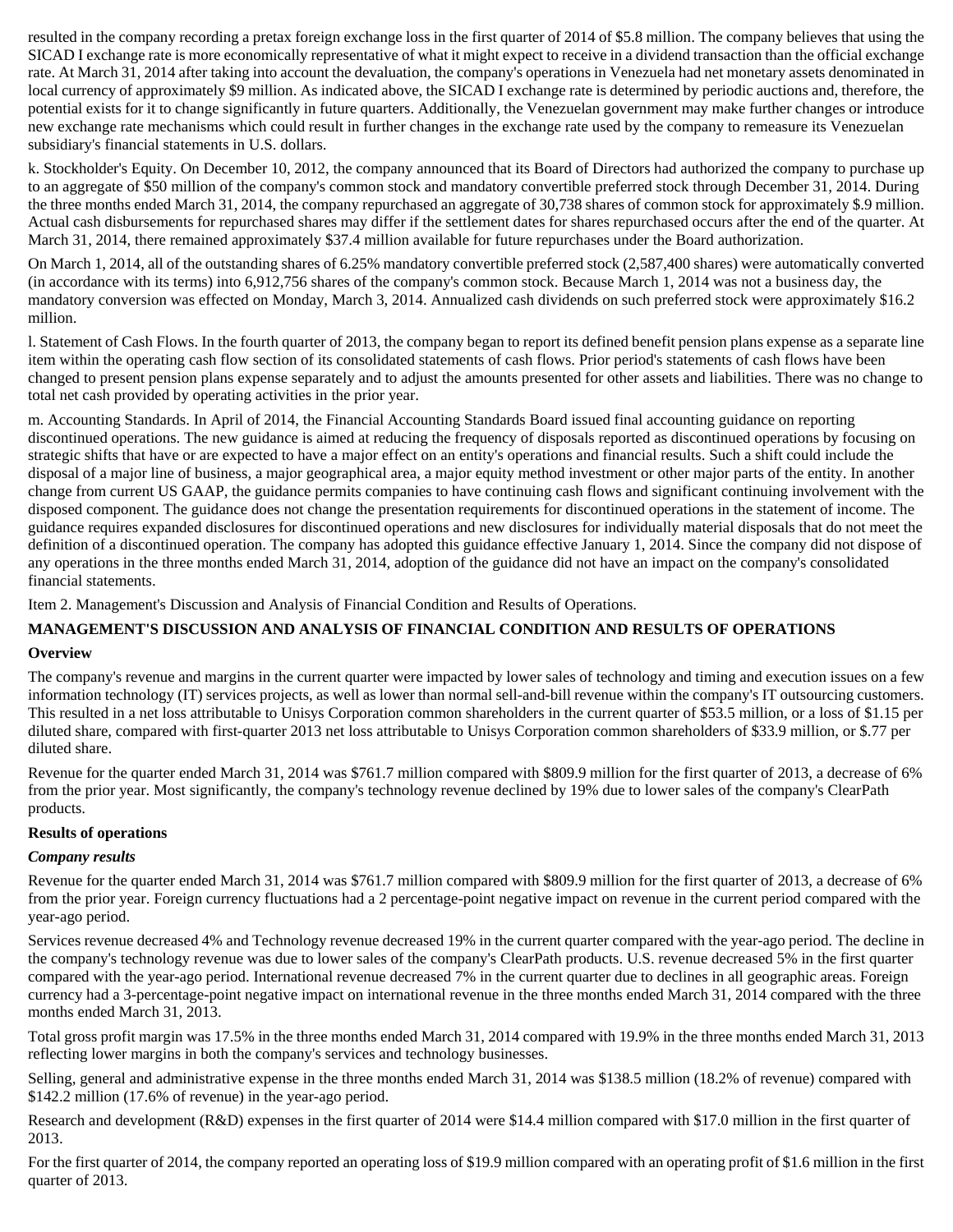For the three months ended March 31, 2014, pension expense was \$19.5 million compared with pension expense of \$23.2 million for the three months ended March 31, 2013. For the full year 2014, the company expects to recognize pension expense of approximately \$78 million compared with \$93.5 million for the full year of 2013. The company records pension income or expense, as well as other employee-related costs such as payroll taxes and medical insurance costs, in operating income in the following income statement categories: cost of revenue; selling, general and administrative expenses; and research and development expenses. The amount allocated to each category is principally based on where the salaries of active employees are charged.

Interest expense for the three months ended March 31, 2014 was \$2.0 million compared with \$2.7 million for the three months ended March 31, 2013.

Other income (expense), net was an expense of \$9.8 million in the first quarter of 2014 compared with expense of \$4.9 million in 2013. Included in the first quarter of 2014 were foreign exchange losses of \$9.1 million, including \$5.8 million related to Venezuela. Included in the first quarter of 2013 were foreign exchange losses of \$4.3 million, including \$6.5 million related to Venezuela. See note (j) of the Notes to Consolidated Financial Statements for a discussion of the Venezuelan currency losses.

The loss before income taxes for the three months ended March 31, 2014 was \$31.7 million compared with a loss of \$6.0 million for the three months ended March 31, 2013.

The provision for income taxes was \$16.0 million in the current quarter compared with \$21.4 million in the year-ago period. As discussed in Note (i) of the Notes to Consolidated Financial Statements, the company evaluates quarterly the realizability of its deferred tax assets by assessing its valuation allowance and by adjusting the amount of such allowance, if necessary. The company records a tax provision or benefit for those international subsidiaries that do not have a full valuation allowance against their net deferred tax assets. Any profit or loss recorded for the company's U.S. operations has no provision or benefit associated with it due to a full valuation allowance. As a result, the company's provision or benefit for taxes may vary significantly quarter to quarter depending on the geographic distribution of income.

#### *Segment results*

The company has two business segments: Services and Technology. Revenue classifications by segment are as follows: Services – systems integration and consulting, outsourcing, infrastructure services and core maintenance; Technology – enterprise-class software and servers and other technology.

The accounting policies of each business segment are the same as those followed by the company as a whole. Intersegment sales and transfers are priced as if the sales or transfers were to third parties. Accordingly, the Technology segment recognizes intersegment revenue and manufacturing profit on hardware and software shipments to customers under Services contracts. The Services segment, in turn, recognizes customer revenue and marketing profits on such shipments of company hardware and software to customers. The Services segment also includes the sale of hardware and software products sourced from third parties that are sold to customers through the company's Services channels. In the company's consolidated statements of income, the manufacturing costs of products sourced from the Technology segment and sold to Services customers are reported in cost of revenue for Services.

Also included in the Technology segment's sales and operating profit are sales of hardware and software sold to the Services segment for internal use in Services engagements. The amount of such profit included in operating income of the Technology segment for the three months ended March 31, 2014 and 2013 was \$.4 million and \$.3 million, respectively. The profit on these transactions is eliminated in Corporate.

The company evaluates business segment performance based on operating income exclusive of pension income or expense, restructuring charges and unusual and nonrecurring items, which are included in Corporate. All other corporate and centrally incurred costs are allocated to the business segments based principally on revenue, employees, square footage or usage.

Information by business segment is presented below (in millions of dollars):

|                                   | Total                 | Eliminations      | Services    | Technology  |
|-----------------------------------|-----------------------|-------------------|-------------|-------------|
| Three Months Ended March 31, 2014 |                       |                   |             |             |
| Customer revenue                  | 761.7<br>$\mathbb{S}$ |                   | \$<br>690.9 | 70.8<br>\$  |
| Intersegment                      |                       | \$<br>(9.6)       | .2          | 9.4         |
| <b>Total revenue</b>              | 761.7<br>S            | $(9.6)$ \$<br>\$  | 691.1       | 80.2<br>\$  |
| Gross profit percent              | 17.5%                 |                   | 15.8%       | 42.5%       |
| Operating profit (loss) percent   | (2.6)%                |                   | 1.9%        | $(21.2)\%$  |
| Three Months Ended March 31, 2013 |                       |                   |             |             |
| Customer revenue                  | 809.9<br>$\mathbb{S}$ |                   | \$<br>723.0 | \$<br>86.9  |
| Intersegment                      |                       | \$<br>(17.3)      | .5          | 16.8        |
| <b>Total revenue</b>              | 809.9<br>\$           | $(17.3)$ \$<br>\$ | 723.5       | 103.7<br>\$ |
| Gross profit percent              | 19.9%                 |                   | 17.4%       | 45.8%       |
| Operating profit percent          | $.2\%$                |                   | 3.1%        | .2%         |
|                                   |                       |                   |             |             |

Gross profit percent and operating income (loss) percent are as a percent of total revenue.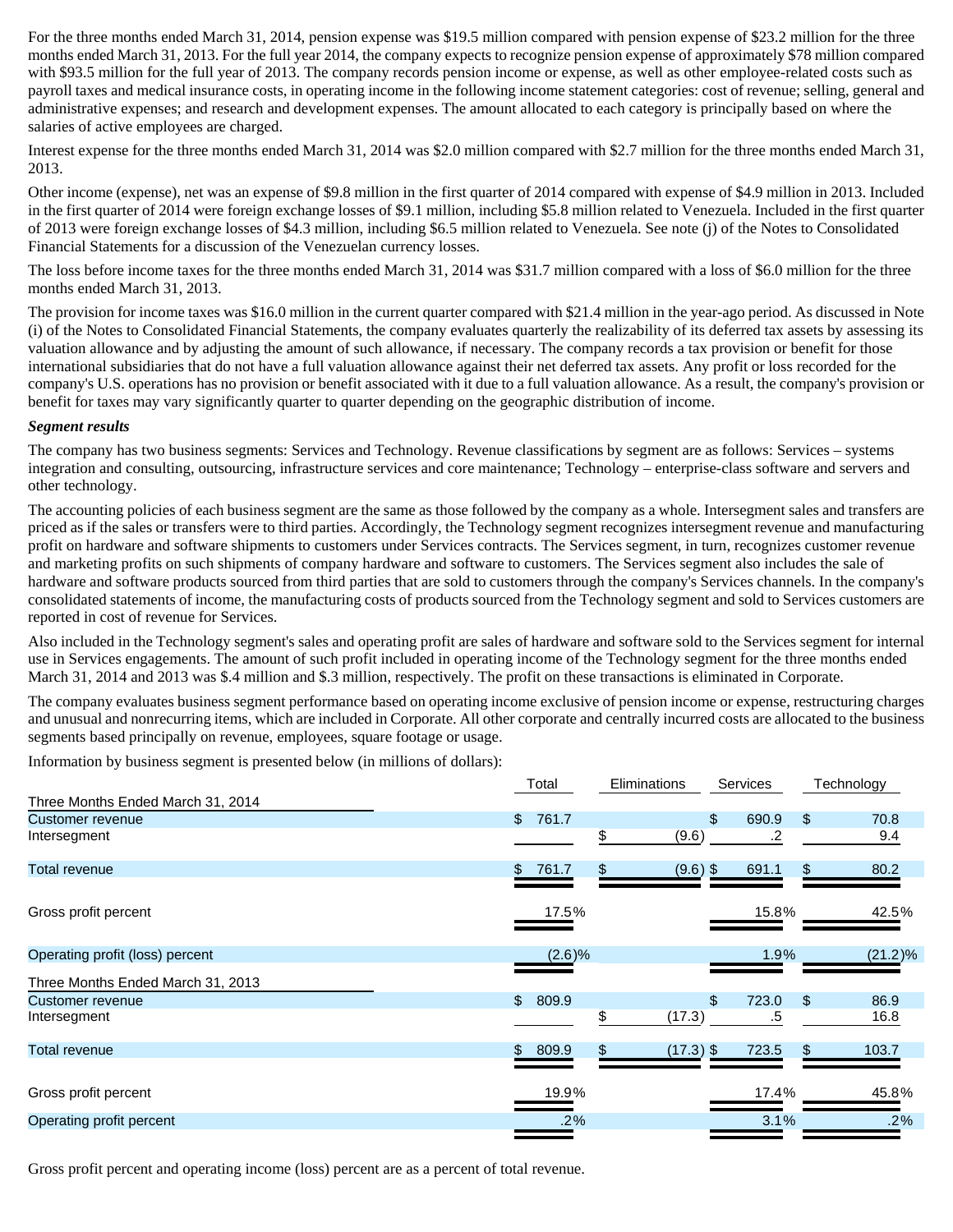Customer revenue by classes of similar products or services, by segment, is presented below (in millions of dollars):

|                                       | Three Months Ended<br>March 31 |       |            |
|---------------------------------------|--------------------------------|-------|------------|
|                                       | 2014                           | 2013  |            |
| <b>Services</b>                       |                                |       |            |
| Systems integration and consulting    | \$<br>$211.1$ \$               | 211.7 | (.3)%      |
| Outsourcing                           | 341.5                          | 361.3 | (5.5)%     |
| Infrastructure services               | 92.8                           | 105.1 | (11.7)%    |
| Core maintenance                      | 45.5                           | 44.9  | 1.3%       |
|                                       |                                |       |            |
|                                       | 690.9                          | 723.0 | (4.4)%     |
| Technology                            |                                |       |            |
| Enterprise-class software and servers | 62.7                           | 80.0  | (21.6)%    |
| Other technology                      | 8.1                            | 6.9   | 17.4%      |
|                                       |                                |       |            |
|                                       | 70.8                           | 86.9  | $(18.5)\%$ |
|                                       |                                |       |            |
| Total                                 | 761.7 \$                       | 809.9 | (6.0)%     |
|                                       |                                |       |            |

In the Services segment, customer revenue was \$690.9 million for the three months ended March 31, 2014, down 4.4% from the three months ended March 31, 2013. Foreign currency translation had a 1 percentage-point negative impact on Services revenue in the current quarter compared with the year-ago period.

Revenue from systems integration and consulting in the March 2014 quarter was flat compared with the March 2013 quarter.

Outsourcing revenue for the three months ended March 31, 2014 decreased 5.5% when compared with the three months ended March 31, 2013. The decrease was driven by lower in-quarter hardware and software sales to outsourcing customers in the current period compared with the prior-year quarter.

Infrastructure services revenue decreased 11.7% for the three month period ended March 31, 2014 compared with the three month period ended March 31, 2013.

Core maintenance revenue increased 1.3% in the current quarter compared with the prior-year quarter.

Services gross profit was 15.8% in the first quarter of 2014 compared with 17.4% in the year-ago period. Services operating income percent was 1.9% in the three months ended March 31, 2014 compared with 3.1% in the three months ended March 31, 2013. The declines in both gross profit and operating profit margins were due to lower services revenue particularly lower in-quarter hardware and software sales to outsourcing customers, as well as timing and execution issues on a few IT services projects.

In the Technology segment, customer revenue declined 18.5% to \$70.8 million in the current quarter compared with \$86.9 million in the year-ago period, due to lower enterprise-class software and servers revenue. Foreign currency translation had a 3 percentage-point negative impact on Technology revenue in the current quarter compared with the year-ago period.

Revenue from the company's enterprise-class software and servers, which includes the company's ClearPath and server product families, decreased 21.6% for the three months ended March 31, 2014 compared with the three months ended March 31, 2013. The decrease was due to lower sales of the company's ClearPath products.

Revenue from other technology for the three months ended March 31, 2014 increased \$1.2 million when compared with the three months ended March 31, 2013.

Technology gross profit was 42.5% in the current quarter compared with 45.8% in the year-ago quarter. Technology operating income (loss) percent was (21.2)% in the three months ended March 31, 2014 compared with .2% in the three months ended March 31, 2013. The decreases reflected lower sales of enterprise-class software and servers in the current quarter.

#### **New accounting pronouncements**

See note (m) of the Notes to Consolidated Financial Statements for a full description of recent accounting pronouncements, including the expected dates of adoption and estimated effects on the company's consolidated financial statements.

#### **Financial condition**

The company's principal sources of liquidity are cash on hand, cash from operations and its revolving credit facility, discussed below. The company and certain international subsidiaries have access to uncommitted lines of credit from various banks. The company believes that it will have adequate sources of liquidity to meet its expected near-term cash requirements.

Cash and cash equivalents at March 31, 2014 were \$613.8 million compared with \$639.8 million at December 31, 2013.

As of March 31, 2014, \$378.2 million of cash and cash equivalents were held by the company's foreign subsidiaries and branches operating outside of the U.S. In the future, if these funds are needed for the company's operations in the U.S., the company may be required to accrue and pay taxes to repatriate these funds.

During the three months ended March 31, 2014, cash provided by operations was \$20.1 million compared with \$14.1 million for the three months ended March 31, 2013. Cash provided by operations during the first quarter of 2014 was negatively impacted by an increase in cash contributions to the company's defined benefit pension plans. During the first quarter of 2014, the company contributed cash of \$55.5 million to such plans compared with \$26.6 million during the first quarter of 2013. The principal reason for the increase was that in the current quarter, the company contributed \$21.5 million to its U.S. qualified defined benefit pension plan compared with zero in the prior-year quarter.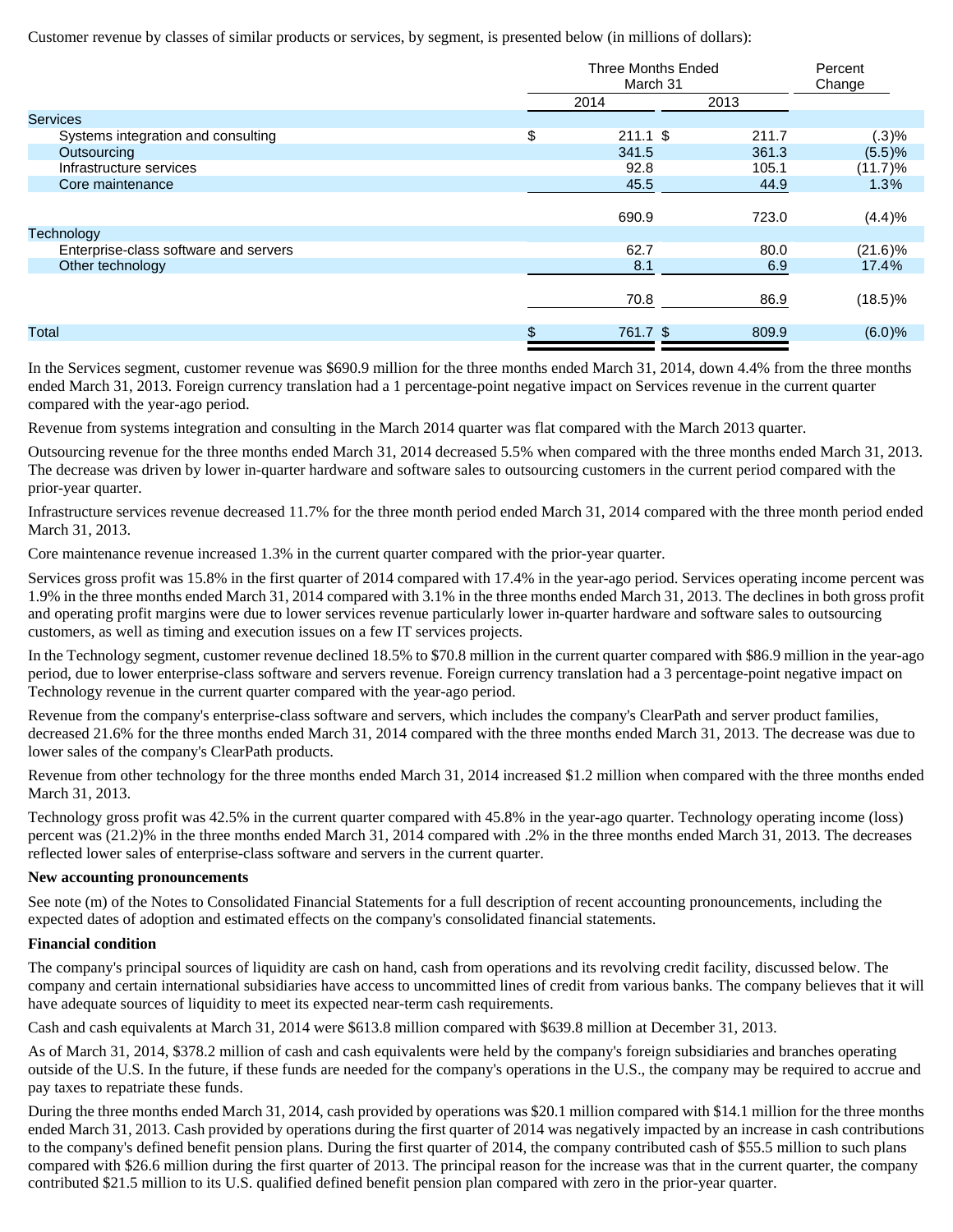Cash used for investing activities for the three months ended March 31, 2014 was \$41.1 million compared with cash usage of \$24.6 million during the three months ended March 31, 2013. Net proceeds of investments were \$2.6 million for the three months ended March 31, 2014 compared with net proceeds of \$1.1 million in the prior-year period. Proceeds from investments and purchases of investments represent derivative financial instruments used to reduce the company's currency exposure to market risks from changes in foreign currency exchange rates. In addition, in the current quarter, the investment in marketable software was \$20.7 million compared with \$14.8 million in the year-ago period, capital additions of properties were \$15.2 million in 2014 compared with \$3.6 million in 2013 and capital additions of outsourcing assets were \$8.7 million in 2014 compared with \$7.5 million in 2013. The higher capital expenditures largely reflected increased investments in new products, as well as expenditures on automation tools and leasehold improvements that support further consolidation of the company's real estate.

Cash used for financing activities during the three months ended March 31, 2014 was \$2.3 million compared with cash used of \$3.1 million during the three months ended March 31, 2013.

In June 2011, the company entered into a five-year secured revolving credit facility which provides for loans and letters of credit up to an aggregate amount of \$150 million (with a limit on letters of credit of \$100 million). Borrowing limits under the credit agreement are based upon the amount of eligible U.S. accounts receivable. At March 31, 2014, the company had no borrowings and \$23.9 million of letters of credit outstanding under the facility. At March 31, 2014, availability under the facility was \$85.3 million net of letters of credit issued. Borrowings under the facility will bear interest based on short-term rates. The credit agreement contains customary representations and warranties, including that there has been no material adverse change in the company's business, properties, operations or financial condition. It also contains financial covenants requiring the company to maintain a minimum fixed charge coverage ratio and, if the company's consolidated cash plus availability under the credit facility falls below \$130 million, a maximum secured leverage ratio. The credit agreement allows the company to pay dividends on its preferred stock unless the company is in default and to, among other things, repurchase its equity, prepay other debt, incur other debt or liens, dispose of assets and make acquisitions, loans and investments, provided the company complies with certain requirements and limitations set forth in the agreement. Events of default include non-payment, failure to comply with covenants, materially incorrect representations and warranties, change of control and default under other debt aggregating at least \$50 million. The credit facility is guaranteed by Unisys Holding Corporation, Unisys NPL, Inc., Unisys AP Investment Company I and any future material domestic subsidiaries. The facility is secured by the assets of Unisys Corporation and the subsidiary guarantors, other than certain excluded assets. The company may elect to prepay or terminate the credit facility without penalty.

At March 31, 2014, the company has met all covenants and conditions under its various lending and funding agreements. The company expects to continue to meet these covenants and conditions.

In 2014, the company expects to make cash contributions of approximately \$234 million to its worldwide defined benefit pension plans, which is comprised of \$108 million primarily for non-U.S. defined benefit pension plans and \$126 million for the company's U.S. qualified defined benefit pension plan.

The company has on file with the Securities and Exchange Commission an effective registration statement, expiring in June of 2015, covering debt or equity securities, which enables the company to be prepared for future market opportunities.

The company may, from time to time, redeem, tender for, or repurchase its securities in the open market or in privately negotiated transactions depending upon availability, market conditions and other factors.

On December 10, 2012, the company announced that its Board of Directors had authorized the company to purchase up to an aggregate of \$50 million of the company's common stock and mandatory convertible preferred stock through December 31, 2014. During the three months ended March 31, 2014, the company repurchased an aggregate of 30,738 shares of common stock for approximately \$.9 million. Actual cash disbursements for repurchased shares may differ if the settlement dates for shares repurchased occurs after the end of the quarter. At March 31, 2014, there remained approximately \$37.4 million available for future repurchases under the Board authorization.

On March 1, 2014, all of the outstanding shares of 6.25% mandatory convertible preferred stock (2,587,400 shares) were automatically converted (in accordance with its terms) into 6,912,756 shares of the company's common stock. Because March 1, 2014 was not a business day, the mandatory conversion was effected on Monday, March 3, 2014. Annualized cash dividends on such preferred stock were approximately \$16.2 million.

#### **Factors that may affect future results**

From time to time, the company provides information containing "forward-looking" statements, as defined in the Private Securities Litigation Reform Act of 1995. Forward-looking statements provide current expectations of future events and include any statement that does not directly relate to any historical or current fact. Words such as "anticipates," "believes," "expects," "intends," "plans," "projects" and similar expressions may identify such forward-looking statements. All forward-looking statements rely on assumptions and are subject to risks, uncertainties and other factors that could cause the company's actual results to differ materially from expectations. Factors that could affect future results include, but are not limited to, those discussed below. Any forward-looking statement speaks only as of the date on which that statement is made. The company assumes no obligation to update any forward-looking statement to reflect events or circumstances that occur after the date on which the statement is made.

Factors that could affect future results include the following:

*The company's future results will depend upon its ability to effectively anticipate and respond to volatility and rapid technological change in its industry .* The company operates in a highly volatile industry characterized by rapid technological change, evolving technology standards, short product life cycles and continually changing customer demand patterns. Future success will depend in part on the company's ability to anticipate and respond to these market trends and to design, develop, introduce, deliver or obtain new and innovative products, services and software on a timely and cost-effective basis using new delivery models such as cloud computing. The company may not be successful in anticipating or responding to changes in technology, industry standards or customer preferences, and the market may not demand or accept its services and product offerings. In addition, products and services developed by competitors may make the company's offerings less competitive.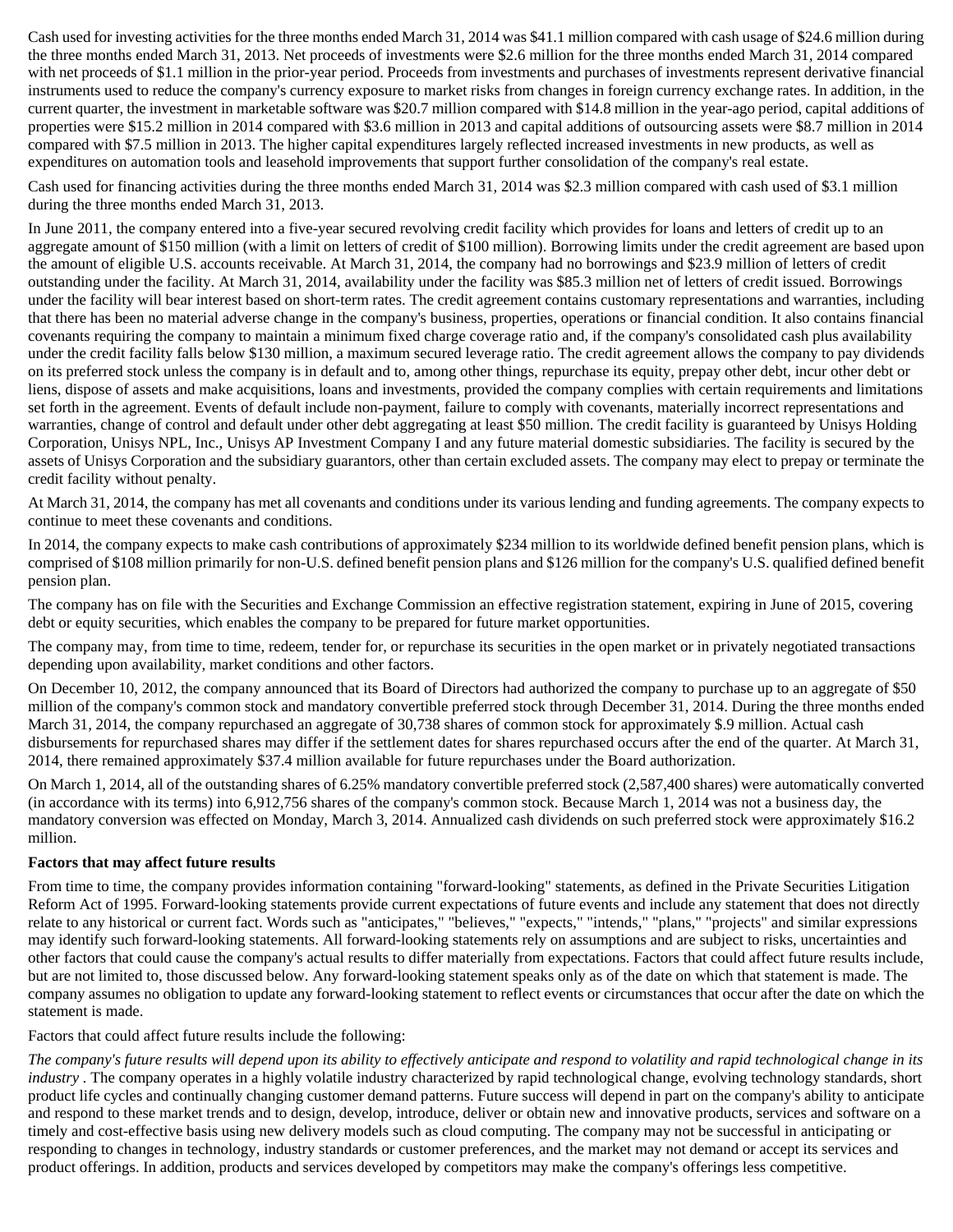*Future results will depend on the company's ability to drive profitable growth in consulting and systems integration.* The company's ability to grow profitably in this business will depend on the level of demand for systems integration projects and the portfolio of solutions the company offers for specific industries. It will also depend on an efficient utilization of services delivery personnel. In addition, profit margins in this business are a function of both the portfolio of solutions sold in a given period and the rates the company is able to charge for services and the chargeability of its professionals. If the company is unable to attain sufficient rates and chargeability for its professionals, profit margins will be adversely affected. The rates the company is able to charge for services are affected by a number of factors, including clients' perception of the company's ability to add value through its services; introduction of new services or products by the company or its competitors; pricing policies of competitors; and general economic conditions. Chargeability is also affected by a number of factors, including the company's ability to transition employees from completed projects to new engagements, and its ability to forecast demand for services and thereby maintain an appropriate headcount.

*The company's future results will depend on its ability to profitably grow its outsourcing business .* The company's outsourcing contracts are multiyear engagements under which the company takes over management and support of a client's data center operations, end user devices, business processes or applications. System development activity on outsourcing contracts may require the company to make upfront investments. The company will need to have available sufficient financial resources in order to make these investments. Outsourcing contracts can be highly complex and can involve the design, development, implementation and operation of new solutions and the transitioning of clients from their existing processes to the new environment. Future results will depend on the company's ability to effectively and timely complete these implementations and transitions.

*Future results will also depend on the company's ability to maintain and grow its technology business.* The company continues to invest in developing new high-end enterprise server products, cybersecurity software, cloud-based products and other offerings to meet client needs. Future results will depend on the company's ability to effectively market and sell these new products while maintaining its installed base for ClearPath and developing next-generation ClearPath products.

*The company faces aggressive competition in the information services and technology marketplace, which could lead to reduced demand for the company's products and services and could have an adverse effect on the company's business.* The information services and technology markets in which the company operates include a large number of companies vying for customers and market share both domestically and internationally. The company's competitors include consulting and other professional services firms, systems integrators, outsourcing providers, infrastructure services providers, computer hardware manufacturers and software providers. Some of the company's competitors may develop competing products and services that offer better price-performance or that reach the market in advance of the company's offerings. Some competitors also have or may develop greater financial and other resources than the company, with enhanced ability to compete for market share, in some instances through significant economic incentives to secure contracts. Some also may be better able to compete for skilled professionals. Any of these factors could lead to reduced demand for the company's products and services and could have an adverse effect on the company's business. Future results will depend on the company's ability to mitigate the effects of aggressive competition on revenues, pricing and margins and on the company's ability to attract and retain talented people.

*The company's future results will depend on its ability to retain significant clients.* The company has a number of significant long-term contracts with clients, including governmental entities, and its future success will depend, in part, on retaining its relationships with these clients. The company could lose clients for such reasons as contract expiration, conversion to a competing service provider, disputes with clients or a decision to in-source services, including for contracts with governmental entities as part of the rebid process. The company could also lose clients as a result of their merger, acquisition or business failure. The company may not be able to replace the revenue and earnings from any such lost client.

*The company's contracts may not be as profitable as expected or provide the expected level of revenues* . In a number of the company's long-term contracts for infrastructure services, outsourcing, help desk and similar services, the company's revenue is based on the volume of products and services provided. As a result, revenue levels anticipated at the contract's inception are not guaranteed. In addition, some of these contracts may permit termination at the customer's discretion before the end of the contract's term or may permit termination or impose other penalties if the company does not meet the performance levels specified in the contracts.

The company's contracts with governmental entities are subject to the availability of appropriated funds. These contracts also contain provisions allowing the governmental entity to terminate the contract at the governmental entity's discretion before the end of the contract's term. In addition, if the company's performance is unacceptable to the customer under a government contract, the government retains the right to pursue remedies under the affected contract, which remedies could include termination.

Certain of the company's outsourcing agreements require that the company's prices be benchmarked if the customer requests it and provide that those prices may be adjusted downward if the pricing for similar services in the market has changed. As a result, revenues anticipated at the beginning of the terms of these contracts may decline in the future.

Some of the company's systems integration contracts are fixed-price contracts under which the company assumes the risk for delivery of the contracted services and products at an agreed-upon fixed price. Should the company experience problems in performing fixed-price contracts on a profitable basis, adjustments to the estimated cost to complete may be required. Future results will depend on the company's ability to perform these services contracts profitably.

*The company may face damage to its reputation or legal liability if its clients are not satisfied with its services or products.* The success of the company's business is dependent on strong, long-term client relationships and on its reputation for responsiveness and quality. As a result, if a client is not satisfied with the company's services or products, its reputation could be damaged and its business adversely affected. Allegations by private litigants or regulators of improper conduct, as well as negative publicity and press speculation about the company, whatever the outcome and whether or not valid, may harm its reputation. In addition to harm to reputation, if the company fails to meet its contractual obligations, it could be subject to legal liability, which could adversely affect its business, operating results and financial condition.

*Future results will depend in part on the performance and capabilities of third parties with whom the company has commercial relationships.* The company maintains business relationships with suppliers, channel partners and other parties that have complementary products, services or skills. Future results will depend, in part, on the performance and capabilities of these third parties, on the ability of external suppliers to deliver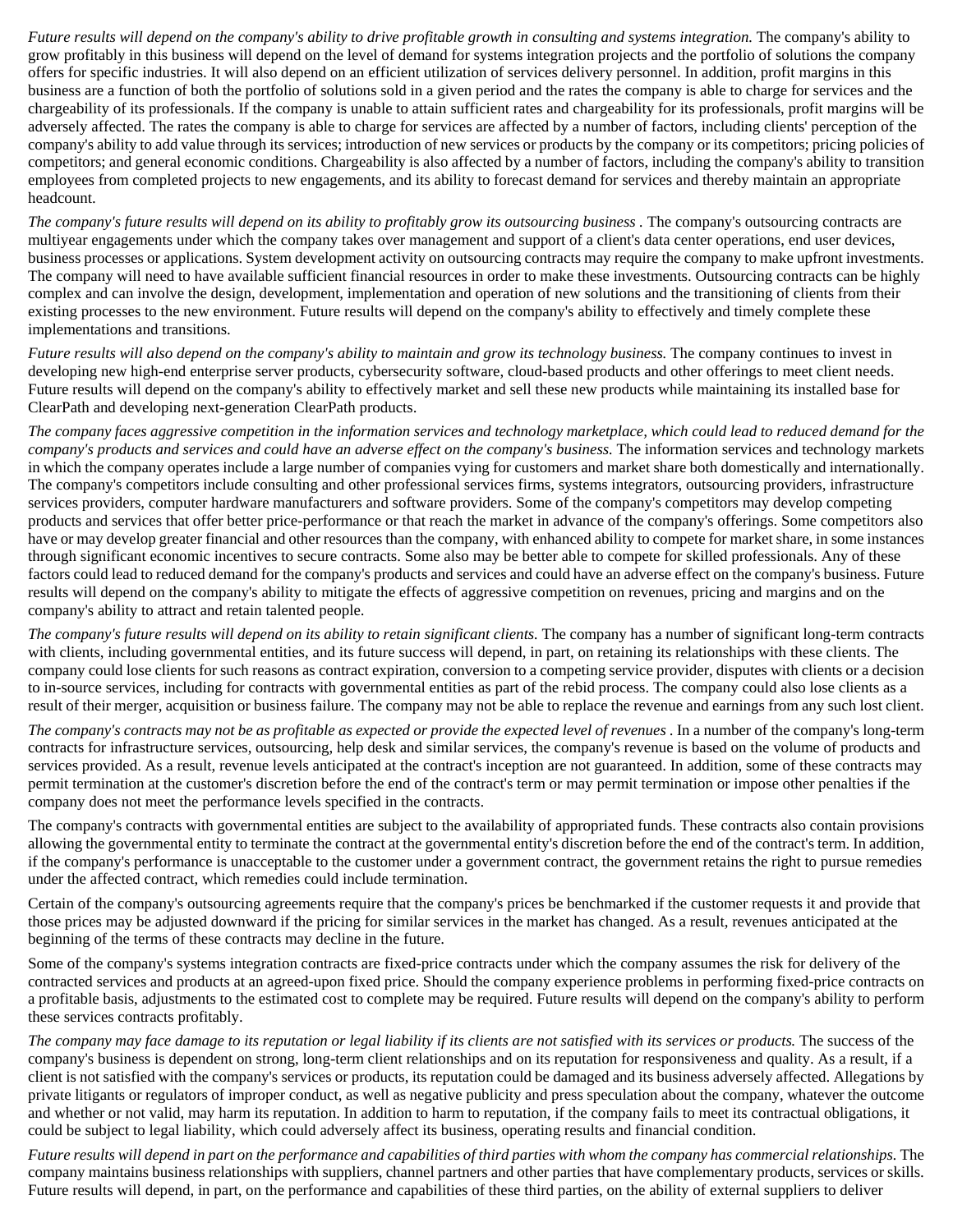components at reasonable prices and in a timely manner, and on the financial condition of, and the company's relationship with, distributors and other indirect channel partners, which can affect the company's capacity to effectively and efficiently serve current and potential customers and end users.

*The company's future results will depend in part on its ability to attract, motivate and retain experienced and knowledgeable personnel in key positions.* The success of the company's business is dependent upon its ability to employ and train individuals with the requisite knowledge, skills and experience to execute the company's business model and achieve its business objectives.

*The company has significant pension obligations and may be required to make additional significant cash contributions to its defined benefit pension plans.* The company has unfunded obligations under its U.S. and non-U.S. defined benefit pension plans. In 2013, the company made cash contributions of \$147.2 million to its worldwide defined benefit pension plans. Based on current legislation, recent interest rates and expected returns, in 2014 the company estimates that it will make cash contributions to its worldwide defined benefit pension plans of approximately \$234 million, which is comprised of \$126 million for the company's U.S. qualified defined benefit pension plan and \$108 million primarily for non-U.S. defined benefit pension plans.

Deterioration in the value of the company's worldwide defined benefit pension plan assets, as well as discount rate changes, could require the company to make larger cash contributions to its defined benefit pension plans in the future. In addition, the funding of plan deficits over a shorter period of time than currently anticipated could result in making cash contributions to these plans on a more accelerated basis. Either of these events would reduce the cash available for working capital and other corporate uses and may have an adverse impact on the company's operations, financial condition and liquidity.

*The company's future results will depend on its ability to continue to simplify its operations and provide services more cost efficiently.* Over the past several years, the company has implemented significant cost-reduction measures and continues to focus on measures intended to further improve cost efficiency. Future results will depend on the success of these efforts as well as on the company's continued ability to focus its global resources and simplify its business structure.

*The company's business can be adversely affected by global economic conditions, acts of war, terrorism or natural disasters.* The company's financial results have been impacted by the global economic slowdown in recent years. If economic conditions worsen, the company could see reductions in demand and increased pressure on revenue and profit margins. The company could also see a further consolidation of clients, which could also result in a decrease in demand. The company's business could also be affected by acts of war, terrorism or natural disasters. Current world tensions could escalate, and this could have unpredictable consequences on the world economy and on the company's business.

*The company's contracts with U.S. governmental agencies may subject the company to audits, criminal penalties, sanctions and other expenses and fines.* The company frequently enters into contracts with governmental entities. U.S. government agencies, including the Defense Contract Audit Agency and the Department of Labor, routinely audit government contractors. These agencies review a contractor's performance under its contracts, cost structure and compliance with applicable laws, regulations and standards. The U.S. government also may review the adequacy of, and a contractor's compliance with contract terms and conditions, its systems and policies, including the contractor's purchasing, property, estimating, billing, accounting, compensation and management information systems. Any costs found to be overcharged or improperly allocated to a specific contract or any amounts improperly billed or charged for products or services will be subject to reimbursement to the government. In addition, government contractors, such as the company, are required to disclose credible evidence of certain violations of law and contract overpayments to the federal government. If the company is found to have participated in improper or illegal activities, the company may be subject to civil and criminal penalties and administrative sanctions, including termination of contracts, forfeiture of profits, suspension of payments, fines and suspension or prohibition from doing business with the U.S. government. Any negative publicity related to such contracts, regardless of the accuracy of such publicity, may adversely affect the company's business or reputation.

*Breaches of data security could expose the company to legal liability and could harm the company's business and reputation.* The company's business includes managing, processing, storing and transmitting proprietary and confidential data, including personal information, within the company's own IT systems and those that the company designs, develops, hosts or manages for clients. Breaches of data security involving these systems by hackers, other third parties or the company's employees, despite established security controls with respect to this data, could result in the loss of data or the unauthorized disclosure or misuse of confidential information of the company, its clients, or others. This could result in litigation and legal liability for the company, lead to the loss of existing or potential clients, adversely affect the market's perception of the security and reliability of the company's products and services and lead to shutdowns or disruptions of the company's IT systems. In addition, such breaches could subject the company to fines and penalties for violations of data privacy laws. This may negatively impact the company's reputation and financial results.

*More than half of the company's revenue is derived from operations outside of the United States, and the company is subject to the risks of doing business internationally.* More than half of the company's total revenue is derived from international operations. The risks of doing business internationally include foreign currency exchange rate fluctuations, currency restrictions and devaluations, changes in political or economic conditions, trade protection measures, import or export licensing requirements, multiple and possibly overlapping and conflicting tax laws, new tax legislation, weaker intellectual property protections in some jurisdictions and additional legal and regulatory compliance requirements applicable to businesses that operate internationally, including the Foreign Corrupt Practices Act and non-U.S. laws and regulations.

*Financial market conditions may inhibit the company's ability to access capital and credit markets to address its liquidity needs.* Financial market conditions may impact the company's ability to borrow, to refinance its outstanding debt, or to utilize surety bonds, letters of credit, foreign exchange derivatives and other financial instruments the company uses to conduct its business. Although the company primarily uses cash on hand to address its liquidity needs, its ability to do so assumes that its operations will continue to generate sufficient cash.

*The company's services or products may infringe upon the intellectual property rights of others.* The company cannot be sure that its services and products do not infringe on the intellectual property rights of third parties, and it may have infringement claims asserted against it or against its clients. These claims could cost the company money, prevent it from offering some services or products, or damage its reputation.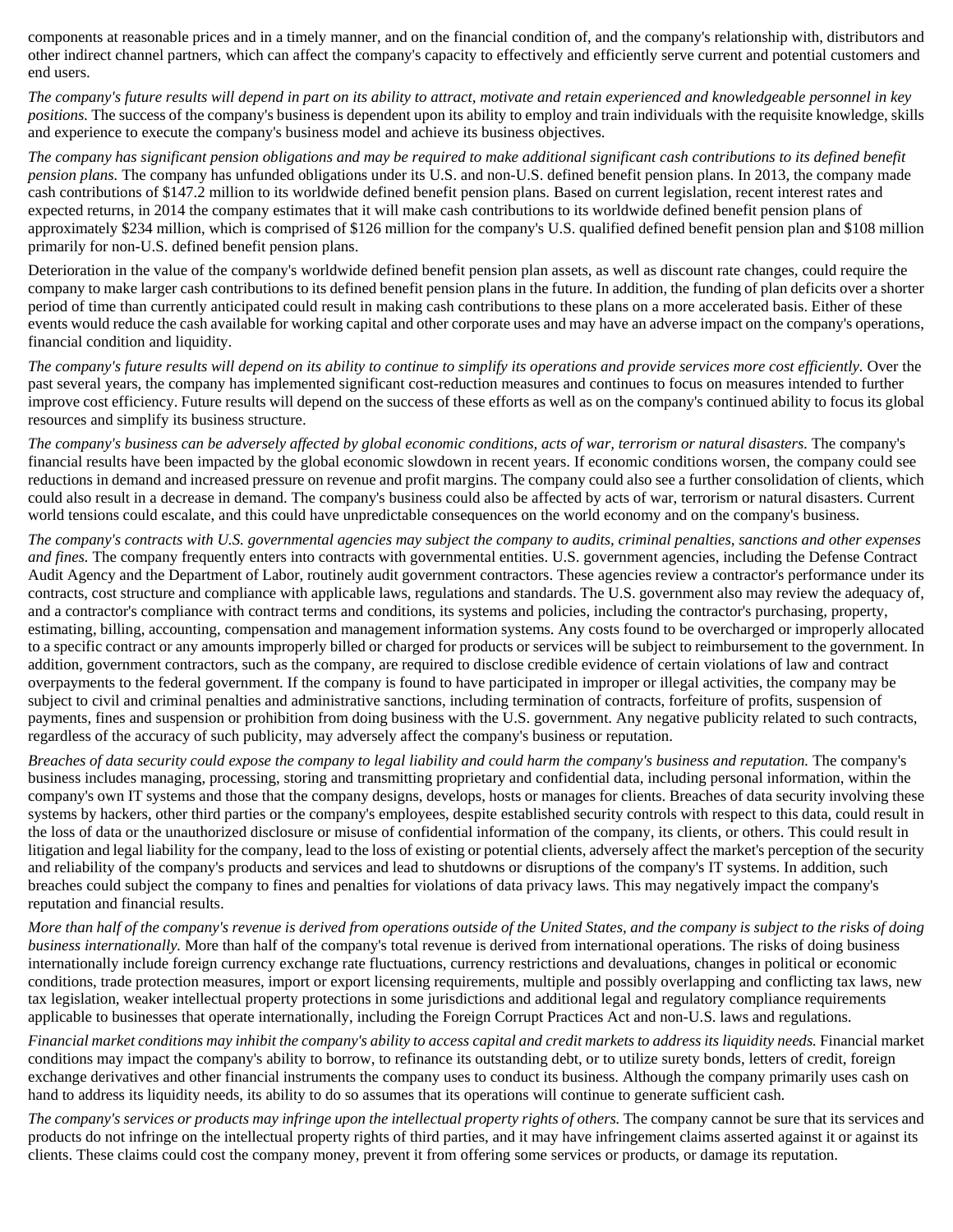*Pending litigation could affect the company's results of operations or cash flow.* There are various lawsuits, claims, investigations and proceedings that have been brought or asserted against the company, which arise in the ordinary course of business, including actions with respect to commercial and government contracts, labor and employment, employee benefits, environmental matters, intellectual property and non-income tax and employment compensation in Brazil. See Note (h) of the Notes to Consolidated Financial Statements for more information on litigation. The company believes that it has valid defenses with respect to legal matters pending against it. Litigation is inherently unpredictable, however, and it is possible that the company's results of operations or cash flow could be materially affected in any particular period by the resolution of one or more of the legal matters pending against it.

*The company could face business and financial risk in implementing future dispositions or acquisitions.* As part of the company's business strategy, it may from time to time consider disposing of existing technologies, products and businesses that may no longer be in alignment with its strategic direction, including transactions of a material size, or acquiring complementary technologies, products and businesses. Potential risks with respect to dispositions include difficulty finding buyers or alternative exit strategies on acceptable terms in a timely manner; potential loss of employees or clients; dispositions at unfavorable prices or on unfavorable terms, including relating to retained liabilities; and post-closing indemnity claims. Any acquisitions may result in the incurrence of substantial additional indebtedness or contingent liabilities. Acquisitions could also result in potentially dilutive issuances of equity securities and an increase in amortization expenses related to intangible assets. Additional potential risks associated with acquisitions include integration difficulties; difficulties in maintaining or enhancing the profitability of any acquired business; risks of entering markets in which the company has no or limited prior experience; potential loss of employees or failure to maintain or renew any contracts of any acquired business; and expenses of any undiscovered or potential liabilities of the acquired product or business, including relating to employee benefits contribution obligations or environmental requirements. Further, with respect to both dispositions and acquisitions, management's attention could be diverted from other business concerns. Adverse credit conditions could also affect the company's ability to consummate dispositions or acquisitions. The risks associated with dispositions and acquisitions could have a material adverse effect upon the company's business, financial condition and results of operations. There can be no assurance that the company will be successful in consummating future dispositions or acquisitions on favorable terms or at all.

#### Item 3. Quantitative and Qualitative Disclosures About Market Risk

There has been no material change in the company's assessment of its sensitivity to market risk since its disclosure in its Annual Report on Form 10-K for the fiscal year ended December 31, 2013.

#### Item 4. Controls and Procedures

The company's management, with the participation of the company's Chief Executive Officer and Chief Financial Officer, has evaluated the effectiveness of the company's disclosure controls and procedures (as such term is defined in Rules  $13a-15(e)$  and  $15d-15(e)$  under the Securities Exchange Act of 1934, as amended (the Exchange Act)) as of the end of the period covered by this report. Based on this evaluation, the company's Chief Executive Officer and Chief Financial Officer concluded that, as of the end of such period, the company's disclosure controls and procedures are effective. Such evaluation did not identify any change in the company's internal control over financial reporting (as such term is defined in Rules 13a-15(f) and 15d-15(f) under the Exchange Act) that occurred during the fiscal quarter to which this report relates that has materially affected, or is reasonably likely to materially affect, the company's internal control over financial reporting.

#### Part II - OTHER INFORMATION

#### Item 1. Legal Proceedings

Information with respect to litigation is set forth in Note (h) of the Notes to Consolidated Financial Statements, and such information is incorporated herein by reference.

#### Item 1A. Risk Factors

See "Factors that may affect future results" in Management's Discussion and Analysis of Financial Condition and Results of Operations for a discussion of risk factors.

#### Item 2. Unregistered Sales of Equity Securities and Use of Proceeds

Items 2(a) and (b) are not applicable.

#### 2(c) Stock repurchases

On December 10, 2012, the company announced that its Board of Directors had authorized the company to purchase up to an aggregate of \$50 million of the company's common stock and mandatory convertible preferred stock through December 31, 2014.

The following table provides information relating to the company's repurchase of common stock during the three months ended March 31, 2014.

|                                | Total<br>Number<br>of Shares | Average<br><b>Price Paid</b> | <b>Total Number</b><br>of Shares<br>Purchased as<br>Part of the Publicly | Approximate Dollar<br>Value of Shares That<br>May Yet Be Purchased<br>Under the Publicly |
|--------------------------------|------------------------------|------------------------------|--------------------------------------------------------------------------|------------------------------------------------------------------------------------------|
| Period                         | Purchased                    | per Share                    | Announced Plan                                                           | Announced Plan                                                                           |
| Jan. 1, 2014 - Jan. 31, 2014   |                              |                              |                                                                          | \$38,322,612                                                                             |
| Feb. 1, 2014 - Feb. 28, 2014   |                              |                              |                                                                          | \$38,322,612                                                                             |
| March 1, 2014 - March 31, 2014 | 30.738                       | \$29.36                      | 30.738                                                                   | \$37,420,214                                                                             |
| Total                          | 30.738                       | \$29.36                      | 30,738                                                                   |                                                                                          |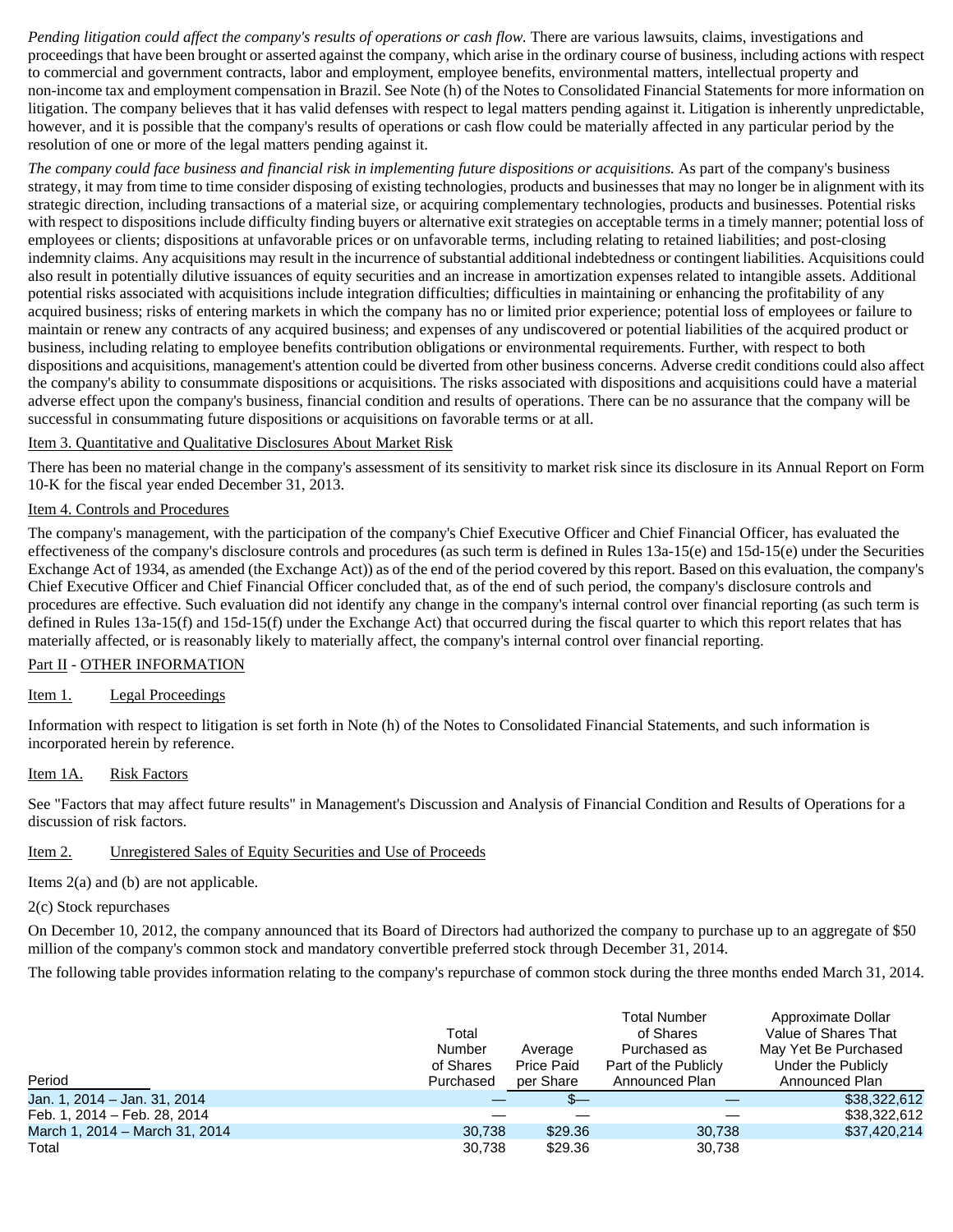(a) Exhibits

See Exhibit Index

#### **SIGNATURES**

Pursuant to the requirements of the Securities Exchange Act of 1934, the registrant has duly caused this report to be signed on its behalf by the undersigned thereunto duly authorized.

#### UNISYS CORPORATION

Dated: May 1, 2014 /s/ Janet Brutschea Haugen Janet Brutschea Haugen, Senior Vice President and Chief Financial Officer /s/ Scott Hurley Scott Hurley, Vice President and Corporate Controller, (Chief Accounting Officer)

#### EXHIBIT INDEX

| Exhibit     |                                                                                                                                                                                                                           |
|-------------|---------------------------------------------------------------------------------------------------------------------------------------------------------------------------------------------------------------------------|
| #           | Description                                                                                                                                                                                                               |
| 3.1         | Restated Certificate of Incorporation of Unisys Corporation (incorporated by reference to Exhibit 3.1 to the registrant's Current                                                                                         |
|             | Report on Form 8-K filed on April 30, 2010)                                                                                                                                                                               |
| 3.2         | Certificate of Designations of the registrant's 6.25% Mandatory Convertible Preferred Stock, Series A (incorporated by<br>reference to Exhibit 3.1 to the registrant's Current Report on Form 8-K filed on March 1, 2011) |
| 3.3         | Certificate of Amendment to Restated Certificate of Incorporation of Unisys Corporation (incorporated by reference to Exhibit                                                                                             |
|             | 3.1 to the registrant's Current Report on Form 8-K filed on April 28, 2011)                                                                                                                                               |
| 3.4         | Bylaws of Unisys Corporation, as amended through April 29, 2010 (incorporated by reference to Exhibit 3.2 to the registrant's                                                                                             |
|             | Current Report on Form 8-K filed on April 30, 2010)                                                                                                                                                                       |
| 12          | Statement of Computation of Ratio of Earnings to Combined Fixed Charges and Preferred Stock Dividends                                                                                                                     |
| 31.1        | Certification of J. Edward Coleman required by Rule 13a-14(a) or Rule 15d-14(a)                                                                                                                                           |
| 31.2        | Certification of Janet Brutschea Haugen required by Rule 13a-14(a) or Rule 15d-14(a)                                                                                                                                      |
| 32.1        | Certification of J. Edward Coleman required by Rule 13a-14(b) or Rule 15d-14(b) and Section 906 of the Sarbanes-Oxley Act                                                                                                 |
|             | of 2002, 18 U.S.C. Section 1350                                                                                                                                                                                           |
| 32.2        | Certification of Janet Brutschea Haugen required by Rule 13a-14(b) or Rule 15d-14(b) and Section 906 of the Sarbanes-Oxley                                                                                                |
|             | Act of 2002, 18 U.S.C. Section 1350                                                                                                                                                                                       |
| 101.INSXBRL | Instance Document                                                                                                                                                                                                         |
| 101.SCHXBRL | Taxonomy Extension Schema Document                                                                                                                                                                                        |
| 101.CALXBRL | Taxonomy Extension Calculation Linkbase Document                                                                                                                                                                          |
| 101.LABXBRL | Taxonomy Extension Labels Linkbase Document                                                                                                                                                                               |
| 101.PREXBRL | Taxonomy Extension Presentation Linkbase Document                                                                                                                                                                         |
| 101.DEFXBRL | Taxonomy Extension Definition Linkbase Document                                                                                                                                                                           |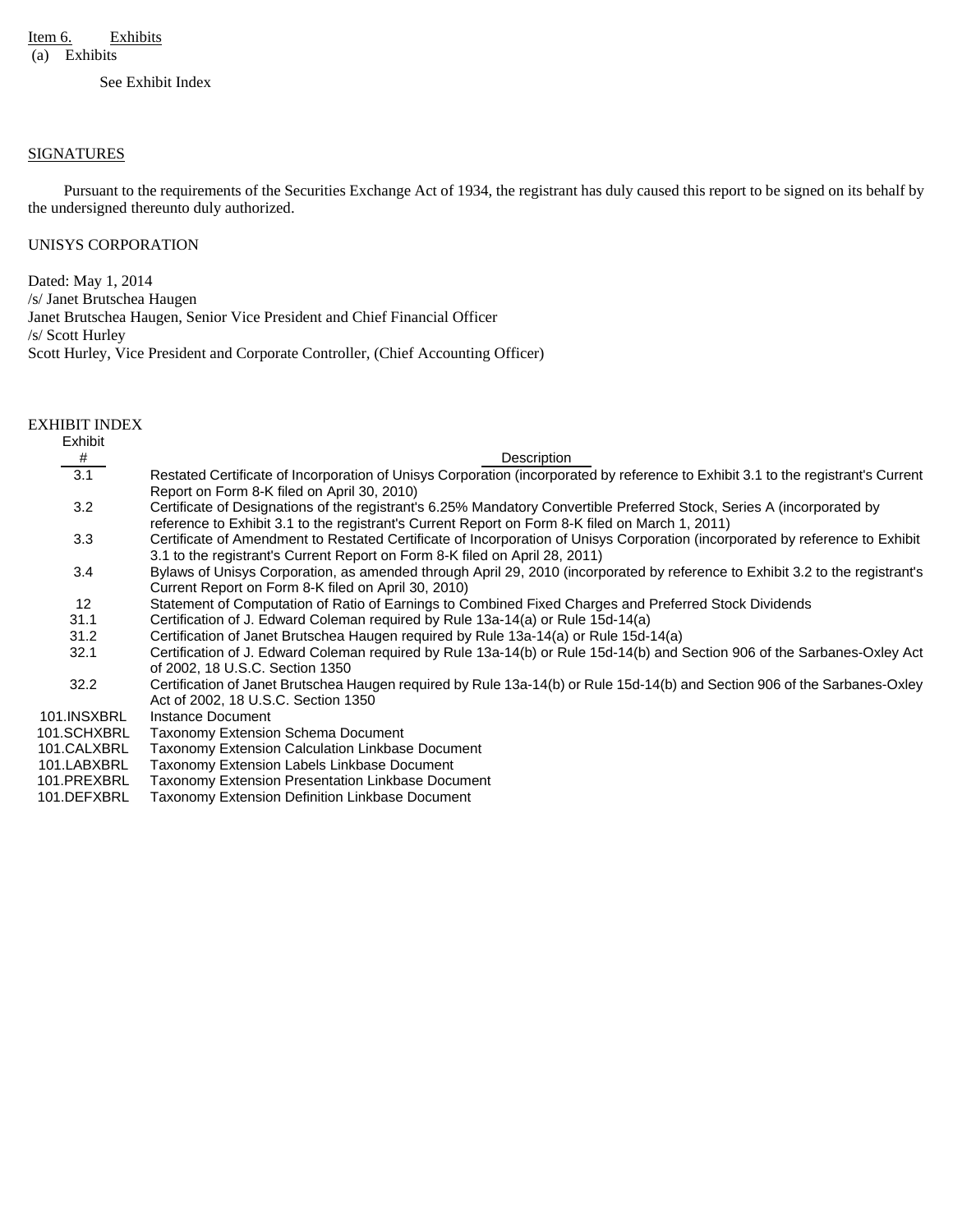#### UNISYS CORPORATION COMPUTATION OF RATIO OF EARNINGS TO COMBINED FIXED CHARGES AND PREFERRED STOCK DIVIDENDS (UNAUDITED) (\$ in millions)

|                                                                      |    | <b>Three</b><br><b>Months</b><br>Ended |       |            |                                              |                                |             |  |  |  |
|----------------------------------------------------------------------|----|----------------------------------------|-------|------------|----------------------------------------------|--------------------------------|-------------|--|--|--|
|                                                                      |    | Mar. 31,                               |       |            |                                              | <b>Years Ended December 31</b> |             |  |  |  |
|                                                                      |    | 2014                                   | 2013  | 2012       | 2011                                         | 2010                           | 2009        |  |  |  |
| <b>Fixed charges</b>                                                 |    |                                        |       |            |                                              |                                |             |  |  |  |
| Interest expense                                                     | \$ | 2.0 <sup>5</sup>                       | 9.9   | \$<br>27.5 | \$<br>63.1                                   | \$<br>101.8                    | -\$<br>95.2 |  |  |  |
| Interest capitalized during the period                               |    | 1.3                                    | 3.2   | 5.3        | 4.9                                          | 9.1                            | 7.5         |  |  |  |
| Amortization of debt issuance expenses                               |    | $\mathcal{A}$                          | 1.6   | 1.7        | 1.9                                          | 2.6                            | 3.3         |  |  |  |
| Portion of rental expense representative of interest                 |    | 7.0                                    | 28.4  | 28.2       | 32.6                                         | 33.5                           | 34.9        |  |  |  |
| <b>Total Fixed Charges</b>                                           |    | 10.7                                   | 43.1  | 62.7       | 102.5                                        | 147.0                          | 140.9       |  |  |  |
| Preferred stock dividend requirements (a)                            |    | 2.7                                    | 16.2  | 16.2       | 13.5                                         |                                |             |  |  |  |
| Total fixed charges and preferred stock dividends                    |    | 13.4                                   | 59.3  | 78.9       | 116.0                                        | 147.0                          | 140.9       |  |  |  |
| <b>Earnings</b>                                                      |    |                                        |       |            |                                              |                                |             |  |  |  |
| Income (loss) from continuing operations before income taxes         |    | (31.7)                                 | 219.4 | 254.1      | 206.0                                        | 222.9                          | 218.2       |  |  |  |
| Add amortization of capitalized interest                             |    | 1.3                                    | 5.0   | 7.5        | 7.4                                          | 9.1                            | 11.6        |  |  |  |
| Subtotal                                                             |    | (30.4)                                 | 224.4 | 261.6      | 213.4                                        | 232.0                          | 229.8       |  |  |  |
| Fixed charges per above                                              |    | 10.7                                   | 43.1  | 62.7       | 102.5                                        | 147.0                          | 140.9       |  |  |  |
| Less interest capitalized during the period                          |    | (1.3)                                  | (3.2) | (5.3)      | (4.9)                                        | (9.1)                          | (7.5)       |  |  |  |
| <b>Total earnings</b>                                                | S  |                                        |       |            | $(21.0)$ \$ 264.3 \$ 319.0 \$ 311.0 \$ 369.9 |                                | 363.2       |  |  |  |
| Ratio of earnings to fixed charges                                   |    | *                                      | 6.13  | 5.09       | 3.03                                         | 2.52                           | 2.58        |  |  |  |
| Ratio of earnings to fixed charges and preferred stock dividends (b) |    | $***$                                  | 4.46  | 4.04       | 2.68                                         | 2.52                           | 2.58        |  |  |  |

(a) Amounts have not been grossed up for income taxes since the preferred stock was issued by the U.S. parent corporation which has a full valuation allowance against its net deferred tax assets.

(b) The ratio of earnings to fixed charges and preferred stock dividends is calculated by dividing total earnings by total fixed charges and preferred stock dividends.

\* Earnings for the three months ended March 31, 2014 were inadequate to cover fixed charges by \$31.7 million.<br>\*\* Earnings for the three months ended March 31, 2014 were inadequate to cover fixed charges and preferred stoc

Earnings for the three months ended March 31, 2014 were inadequate to cover fixed charges and preferred stock dividends by \$34.4 million.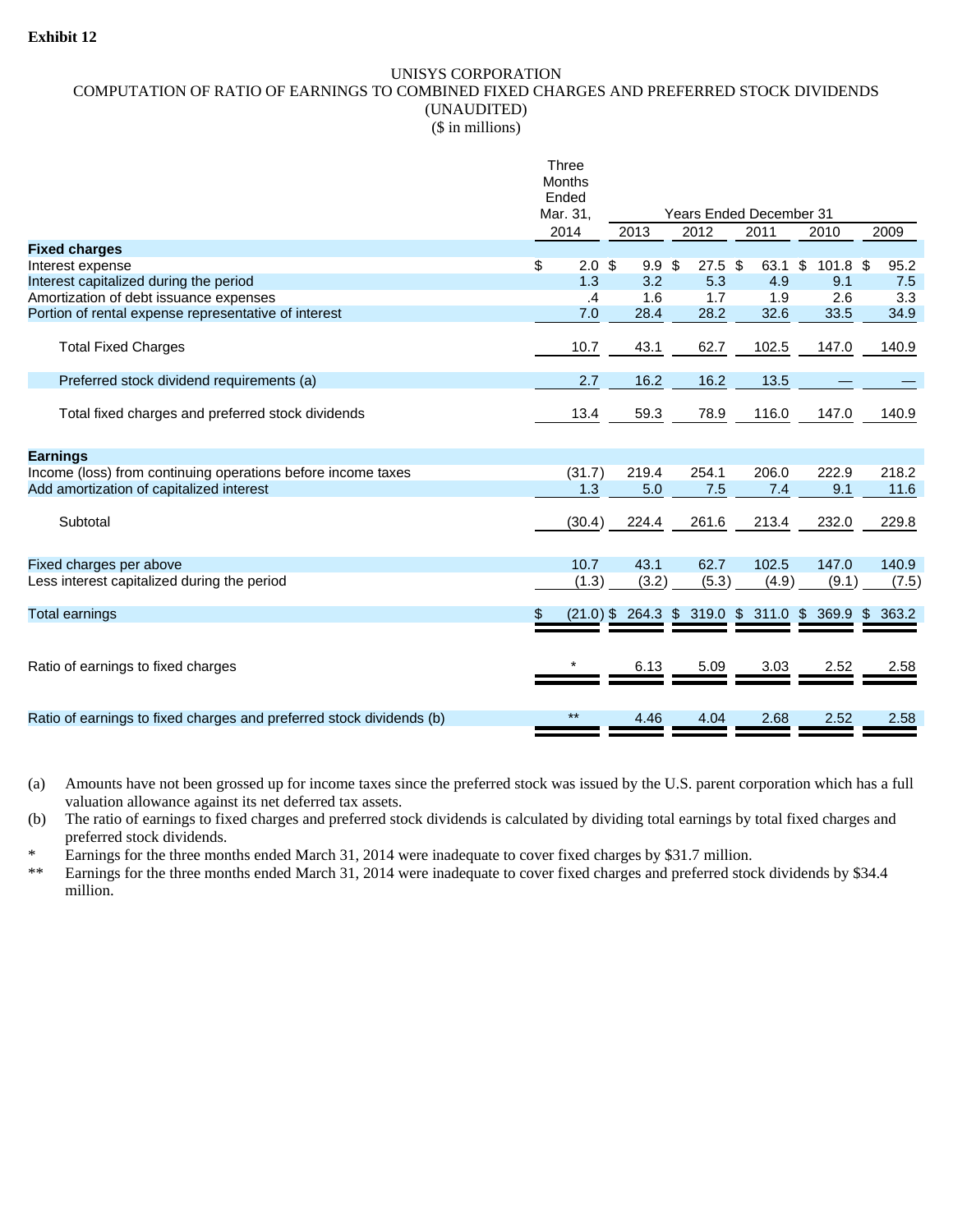#### **CERTIFICATION**

I, J. Edward Coleman, certify that:

1. I have reviewed this quarterly report on Form 10-Q of Unisys Corporation;

2. Based on my knowledge, this report does not contain any untrue statement of a material fact or omit to state a material fact necessary to make the statements made, in light of the circumstances under which such statements were made, not misleading with respect to the period covered by this report;

3. Based on my knowledge, the financial statements, and other financial information included in this report, fairly present in all material respects the financial condition, results of operations and cash flows of the registrant as of, and for, the periods presented in this report;

4. The registrant's other certifying officer and I are responsible for establishing and maintaining disclosure controls and procedures (as defined in Exchange Act Rules 13a-15(e) and 15d-15(e)) and internal control over financial reporting (as defined in Exchange Act Rules 13a-15(f) and 15d-15(f)) for the registrant and have:

a. Designed such disclosure controls and procedures, or caused such disclosure controls and procedures to be designed under our supervision, to ensure that material information relating to the registrant, including its consolidated subsidiaries, is made known to us by others within those entities, particularly during the period in which this report is being prepared;

b. Designed such internal control over financial reporting, or caused such internal control over financial reporting to be designed under our supervision, to provide reasonable assurance regarding the reliability of financial reporting and the preparation of financial statements for external purposes in accordance with generally accepted accounting principles;

c. Evaluated the effectiveness of the registrant's disclosure controls and procedures and presented in this report our conclusions about the effectiveness of the disclosure controls and procedures, as of the end of the period covered by this report based on such evaluation; and

d. Disclosed in this report any change in the registrant's internal control over financial reporting that occurred during the registrant's most recent fiscal quarter (the registrant's fourth fiscal quarter in the case of an annual report) that has materially affected, or is reasonably likely to materially affect, the registrant's internal control over financial reporting; and

5. The registrant's other certifying officer and I have disclosed, based on our most recent evaluation of internal control over financial reporting, to the registrant's auditors and the audit committee of the registrant's board of directors (or persons performing the equivalent functions):

a. All significant deficiencies and material weaknesses in the design or operation of internal control over financial reporting which are reasonably likely to adversely affect the registrant's ability to record, process, summarize and report financial information; and

b. Any fraud, whether or not material, that involves management or other employees who have a significant role in the registrant's internal control over financial reporting.

Dated: May 1, 2014 /s/ J. Edward Coleman J. Edward Coleman, Chairman of the Board and Chief Executive Officer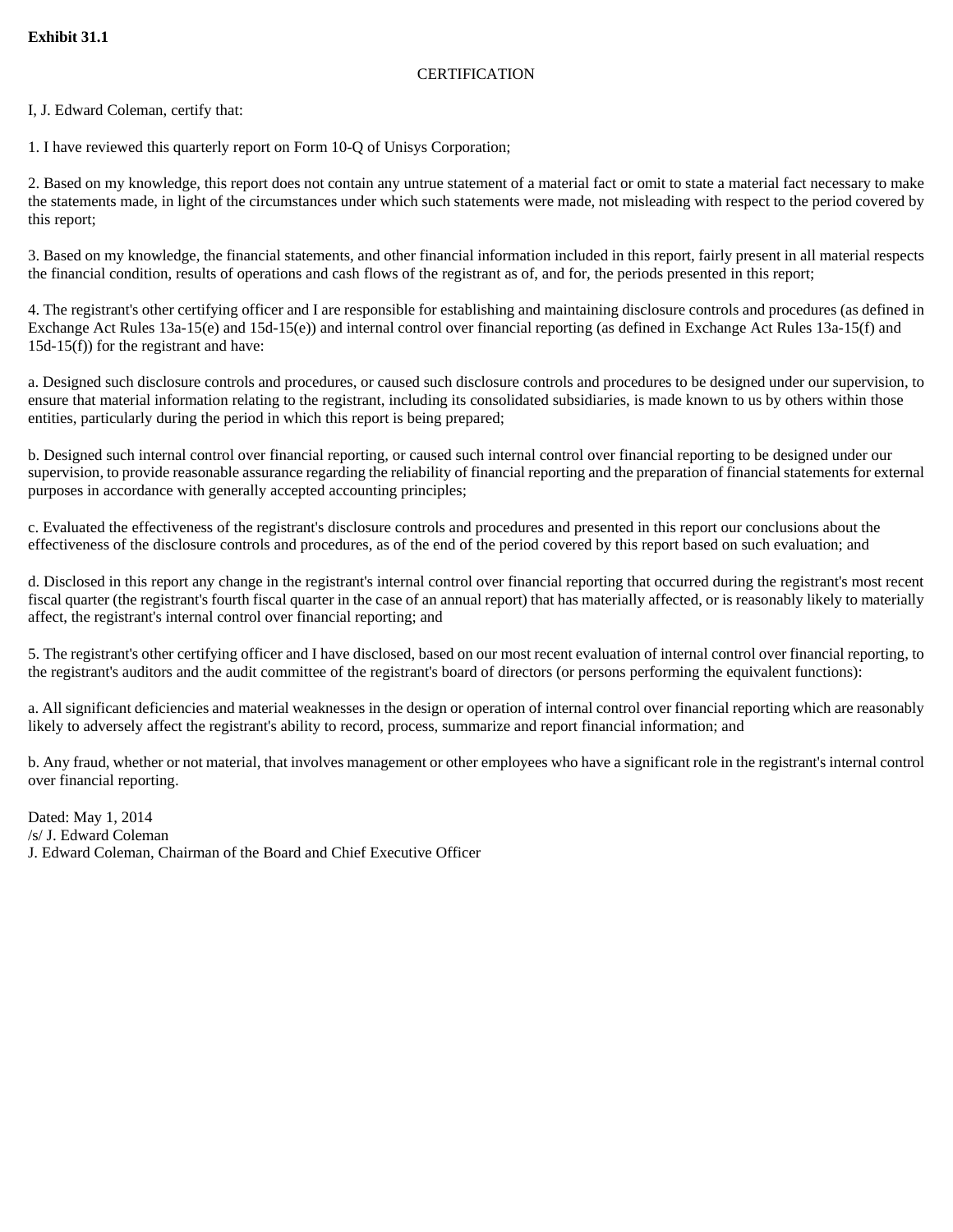#### **CERTIFICATION**

I, Janet Brutschea Haugen, certify that:

1. I have reviewed this quarterly report on Form 10-Q of Unisys Corporation;

2. Based on my knowledge, this report does not contain any untrue statement of a material fact or omit to state a material fact necessary to make the statements made, in light of the circumstances under which such statements were made, not misleading with respect to the period covered by this report;

3. Based on my knowledge, the financial statements, and other financial information included in this report, fairly present in all material respects the financial condition, results of operations and cash flows of the registrant as of, and for, the periods presented in this report;

4. The registrant's other certifying officer and I are responsible for establishing and maintaining disclosure controls and procedures (as defined in Exchange Act Rules 13a-15(e) and 15d-15(e)) and internal control over financial reporting (as defined in Exchange Act Rules 13a-15(f) and 15d-15(f)) for the registrant and have:

a. Designed such disclosure controls and procedures, or caused such disclosure controls and procedures to be designed under our supervision, to ensure that material information relating to the registrant, including its consolidated subsidiaries, is made known to us by others within those entities, particularly during the period in which this report is being prepared;

b. Designed such internal control over financial reporting, or caused such internal control over financial reporting to be designed under our supervision, to provide reasonable assurance regarding the reliability of financial reporting and the preparation of financial statements for external purposes in accordance with generally accepted accounting principles;

c. Evaluated the effectiveness of the registrant's disclosure controls and procedures and presented in this report our conclusions about the effectiveness of the disclosure controls and procedures, as of the end of the period covered by this report based on such evaluation; and

d. Disclosed in this report any change in the registrant's internal control over financial reporting that occurred during the registrant's most recent fiscal quarter (the registrant's fourth fiscal quarter in the case of an annual report) that has materially affected, or is reasonably likely to materially affect, the registrant's internal control over financial reporting; and

5. The registrant's other certifying officer and I have disclosed, based on our most recent evaluation of internal control over financial reporting, to the registrant's auditors and the audit committee of the registrant's board of directors (or persons performing the equivalent functions):

a. All significant deficiencies and material weaknesses in the design or operation of internal control over financial reporting which are reasonably likely to adversely affect the registrant's ability to record, process, summarize and report financial information; and

b. Any fraud, whether or not material, that involves management or other employees who have a significant role in the registrant's internal control over financial reporting.

Dated: May 1, 2014 /s/ Janet Brutschea Haugen Janet Brutschea Haugen, Senior Vice President and Chief Financial Officer